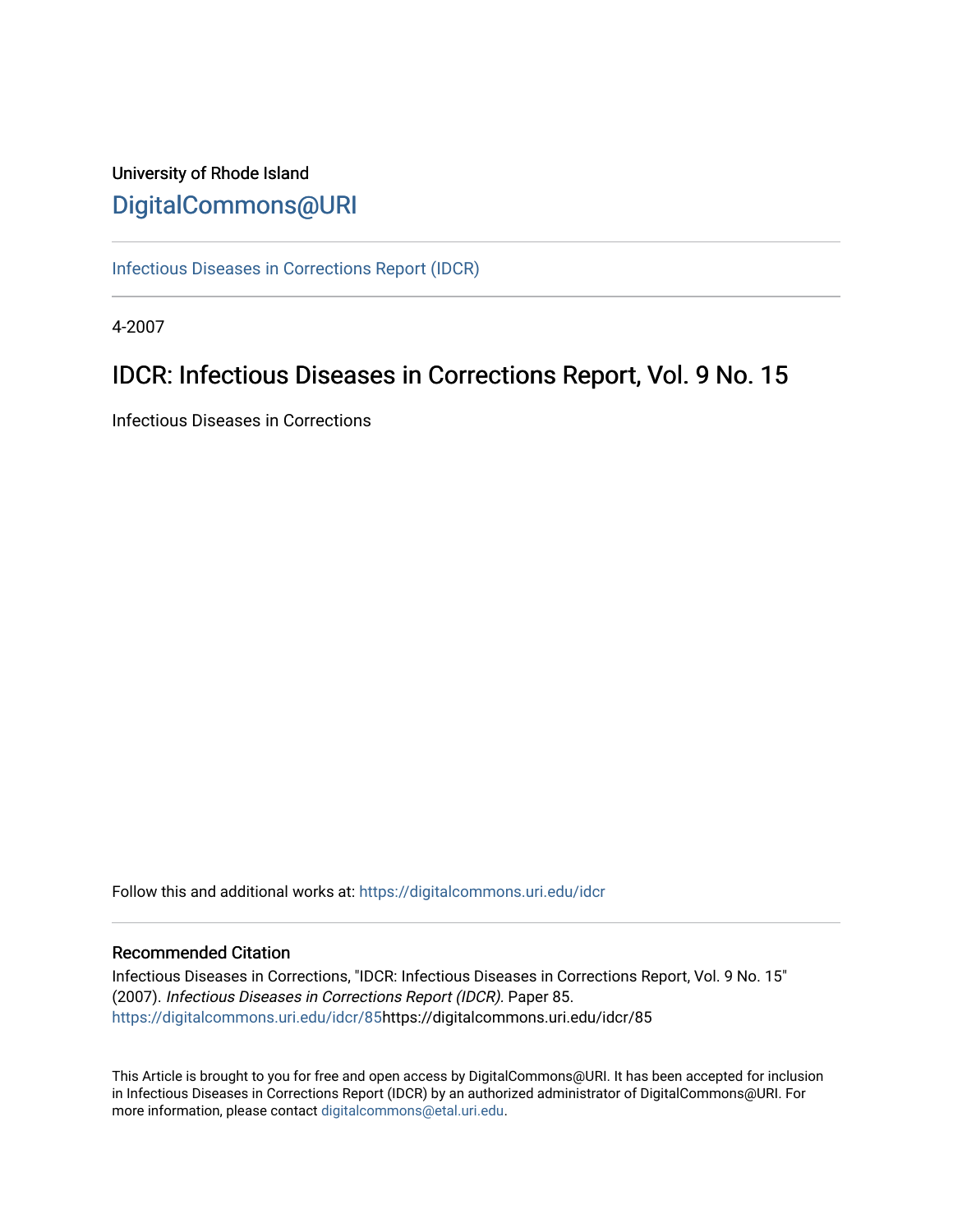



#### **FORMERLY HEPP Report**

April 2007 Vol. 9, Issue 15

# **JOINTLY SPONSORED BY MEDICAL EDUCATION COLLABORATIVE, INC.**

# **ABOUT IDCR**

*IDCR, a forum for correctional problem solving, targets correctional physicians, nurses, administrators, outreach workers, and case managers. Published monthly and distributed by email and fax, IDCR provides up-to-the moment information on HIV/AIDS, hepatitis, and other infectious diseases, as well as efficient ways to administer treatment in the correctional environment. Continuing Medical Education credits are provided by Medical Education Collaborative (MEC). This activity is jointly sponsored by IDCR and Medical Education Collaborative (MEC). IDCR is distributed to all members of the Society of Correctional Physicians (SCP) within the SCP publication, CorrDocs (www.corrdocs.org).*

*IDCR and AAHIVM have united to improve the quality of health care delivery in the nation's correctional facilities by leveraging the knowledge, experience and resources of two diverse and accomplished groups of HIV and correctional health care experts.* 

#### **EXECUTIVE EDITOR Anne S. De Groot, MD** *Associate Professor of Medicine (Adjunct)*

*Brown Medical School*

# **CHIEF EDITOR**

**David A. Wohl, MD** *Associate Professor of Medicine University of North Carolina AIDS Clinical Research Unit*

#### **DEPUTY EDITORS Joseph Bick, MD** *Chief Medical Officer, California Medical Facility, California Department of Corrections*

**Renee Ridzon, MD** *Consultant*

# **SUPPORTERS**

*IDCR is grateful for the support of the following companies through unrestricted educational grants:*

*Major Support: Abbott Laboratories and Roche Pharmaceuticals.* 

*Sustaining: Gilead Sciences, Inc., GlaxoSmithKline, Schering-Plough Corp., Tibotec Therapeutics Boehringer Ingelheim*

# **COVERAGE OF THE 14TH CONFERENCE ON RETROVIRUSES AND OPPORTUNISTIC INFECTIONS (CROI)**

#### **Zelalem Temesgen, MD AAHIVS** Associate Professor of Medicine

Mayo Clinic College of Medicine Director, HIV Clinic Consultant, Division of Infectious Diseases Mayo Clinic

#### **David A. Wohl, MD**

Associate Professor of Medicine Division of Infectious Diseases AIDS Clinical Trials Unit The University of North Carolina - Chapel Hill

#### **Frederick L. Altice, MD**

Director of Clinical and Community Research Associate Professor of Medicine Yale University School of Medicine

#### **Disclosures:**

**ZT:** Grant Support: Bristol-Myers Squibb, Abbott Laboratories, Tibotec Therapeutics, Gilead Sciences; Consulting: Abbott Laboratories, Gilead Sciences.

**DW:** Grant Support: Abbot Laboratories, Gilead Sciences, Roche Pharmaceuticals, National Institutes of Health; Speakers Bureau: Gilead Sciences, Abbott Laboratories, Bristol-Myers Squibb, Roche Pharmaceuticals, Boehringer-Ingelheim.

**FA:** Speakers Bureau: Bristol-Myers Squibb, Roche Pharmaceuticals, Abbott Laboratories,<br>Glaxo SmithKline, Tibotec Therapeutics, Tibotec Therapeutics, Boehringer-Ingelheim.

The Conference on Retroviruses and Opportunistic Infections (CROI) is the premier domestic venue for the dissemination of data related to the clinical management of HIV infection. Smaller and more focused than most other meetings covering the care for persons living with HIV, CROI is data dense and always guaranteed to yield findings that influence how HIV infection is treated.

This February the conference was held in downtown Los Angeles, a few short miles from where the Academy Awards ceremony takes place, which was occurring as CROI opened. However, it was all business and little glamour in the conference center as attendees rushed from session to session, crisscrossing as they pursued their disparate interests.

IDCR editors and Board members were among the throngs jockeying for aisle seats with excellent views of the slide presentations. No papers directly related to the care of the HIV-infected inmate, but the major findings presented are relevant for anyone managing HIV infection. Below, our team of experts provides summaries of the data they felt would be of greatest importance to you, their correctional colleagues.

#### **New antiretroviral agents**

As the HIV epidemic matures and the prevalence of the infection rises, an increasing number of HIV-infected patients will receive antiretroviral HIV therapy. Unfortunately, many will harbor or develop a virus with antiretroviral drug resistance. HIV-infected men and women cycling in and out of prisons and jails may be particularly vulnerable to the development of drug resistant HIV as they may initiate, interrupt and re-initiate care during and between incarcerations. Infected inmates may also face a number of challenges to adherence with their HIV therapies including mental illness and substance abuse.

Results from a number of important clinical trials of new antiretroviral drugs were presented at CROI 2007 and offer hope for patients infected with multidrug resistant HIV. We report on two new antiretroviral agents that are relatively advanced in their clinical development, are currently available via expanded access programs, and may be of immediate clinical interest. These drugs represent two novel antiretroviral classes and have the potential to positively impact treatment outcomes as well as change the prevailing



#### *Continued on page 3*

| <b>WHAT'S INSIDE</b>                     |  |
|------------------------------------------|--|
| Editor's Letter                          |  |
|                                          |  |
|                                          |  |
|                                          |  |
|                                          |  |
| Self-Assessment Test <b>Manual</b> Pg 11 |  |
| Course Evaluation <b>Example 2</b> pg 12 |  |

*If you have any problems with this fax transmission please call 800.748.4336 or e-mail us at IDCR@corrections.net*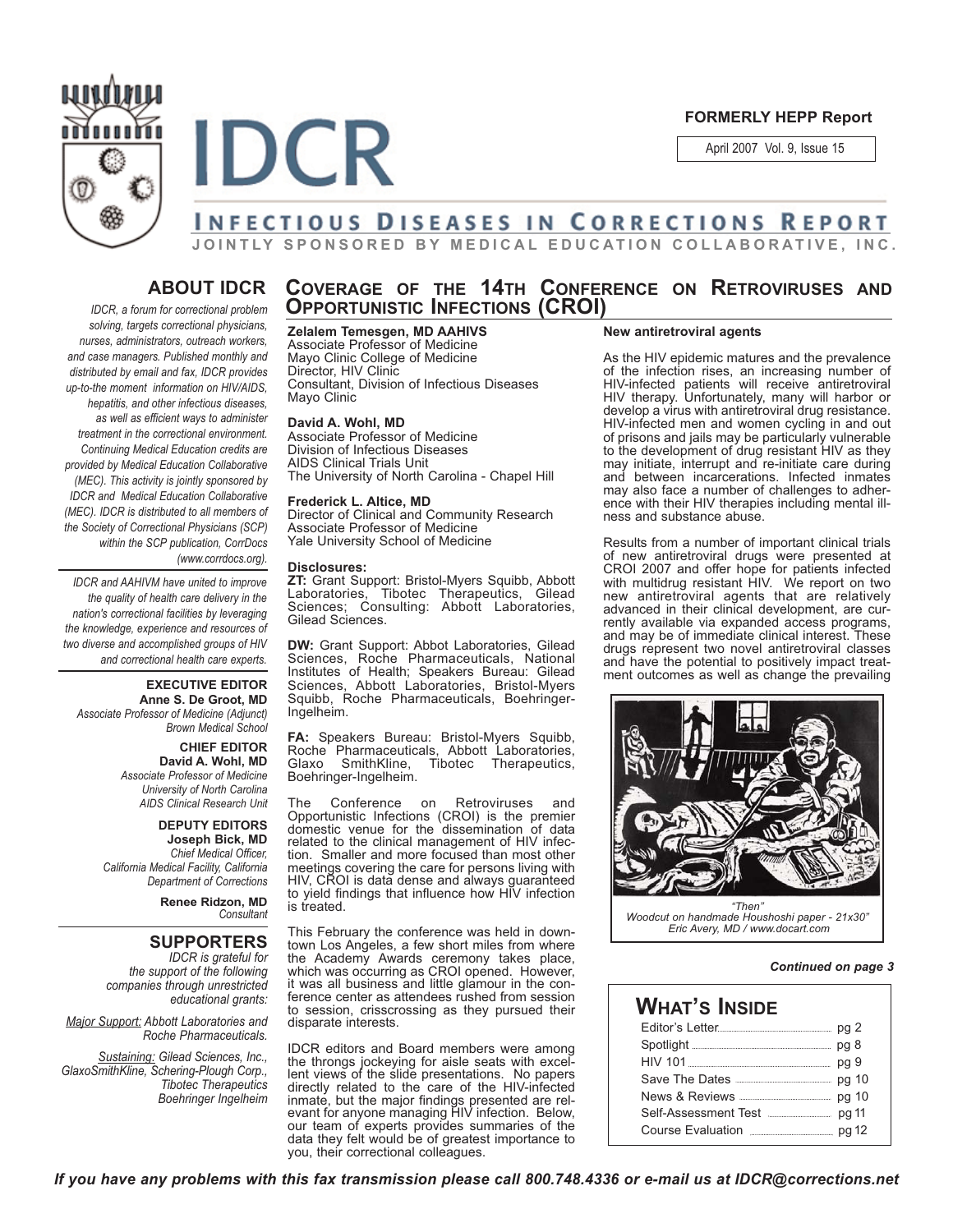# **LETTER FROM THE EDITOR**

Dear Correctional Colleagues,

One of the most exciting but challenging aspects of providing HIV care is the dizzying speed with which new developments in the field are reported and then incorporated into clinical practice. New drugs are developed, studied and fast-tracked for approval; meanwhile, clinical trial results are made public and before you can say 'press release' are influencing treatment decisions in the clinic.

To keep up, clinicians caring for HIV-infected individuals must look to a number of sources of information. One such resource you are holding in your hands (to those of you online, my apologies). In addition, there are an array of conferences showcasing the latest data in advance of publication.

You would not know it from its longwinded and anachronistic name but the Conference on Retroviruses and Opportunistic Infections (CROI) is the top U.S. HIV conference in this country. Held annually, CROI is jam-packed with information on treatment, complications and prevention. It is a tough meeting to cover. There are so many important presentations that it is difficult to distill the most significant into a single summary. But, in this issue we do just that. Our team of correctional experts was in Los Angeles and together have written a concise review of the meeting mindful of the types of information that would interest a readership of correctional health care providers. We supplement our conference coverage with actual clinical case studies that incorporate data presented at CROI. For more information about the conference and the data that were presented there, check out our Resource section for links to the conference and other sites containing conference summaries and analyses.

An old AIDS activist battle cry was, "Knowledge = Power." Many of those activists may be gone but with more to know, their words were never truer. We at *IDCR* are proud to be able to provide these kinds of reviews to our colleagues working along side us in our prisons and jails. We hope you value the newsletter as an objective source of information from clinicians who 'walk the walk' of correctional health care. If you do, please let our sponsors' representatives know that their suport is a worthwhile investment. Of course, also feel free to share your appreciation of *IDCR* with representatives of those who, as of yet, have not chosen to support our modest publication. It can't hurt.

Sincerely,

David A. Wohl, MD Associate Professor of Medicine Division of Infectious Diseases AIDS Clinical Research Unit The University of North Carolina - Chapel Hill

# **Subscribe to IDCR**

Fax to **401-272-7562** for any of the following: *(please print clearly or type)*

I would like to edit my existing contact information

I am a new IDCR subscriber and would like add my contact information

CHECK ONE: How would you like to receive IDCR?

\_\_ Email: \_\_\_\_\_\_\_\_\_\_\_\_\_\_\_\_\_\_\_\_\_

Fax:  $\overline{\phantom{a}}$ 

NAME: THE STATE STATE STATE STATE STATE STATE STATE STATE STATE STATE STATE STATE STATE STATE STATE STATE STATE STATE STATE STATE STATE STATE STATE STATE STATE STATE STATE STATE STATE STATE STATE STATE STATE STATE STATE ST

STATE:

CIRCLE ALL THAT APPLY:

O Physician O Physician Assistant O Nurse/Nurse Practitioner O Nurse Administrator  $\bigcirc$  Pharmacist  $\bigcirc$  Medical Director/Administrator  $\bigcirc$  HIV Case Worker/Counselor  $\bigcirc$  Other

#### **Faculty Disclosure**

*\*Disclosures are listed at the beginning of the articles.* The employees of Medical Education Collaborative have no financial relationships to disclose. In accordance with the Accreditation Council for Continuing Medical Education Standards for Commercial Support, the faculty for this activity have been asked to complete Conflict of Interest Disclosure forms. Disclosures are listed at the end of articles.

> **Associate Editors** Rick Altice, MD *Yale University AIDS Program*

David Paar, MD *Associate Professor of Medicine University of Texas, Medical Branch*

Dean Rieger, MD *Officer/Corporate Medical Director Correct Care Solution*

Karl Brown, MD, FACP *Infectious Disease Supervisor PHS-Rikers Island*

Ralf Jürgens *Consultant*

Joseph Paris, PhD, MD, FSCP, CCHP *Former Medical Director Georgia Dept. of Corrections*

Lester Wright, MD, MPH *Chief Medical Officer New York State Dept. of Correctional Services*

> Bethany Weaver, DO, MPH *Infectious Disease Consultant Armor Correctional Health Services*

David Thomas, MD, JD *Professor and Chairman, Division of Correctional Medicine NSU-COM*

**Editorial Board** Neil Fisher, MD *Medical Director, Chief Health Officer Martin Correctional Institute*

Lynn Taylor, MD *Assistant Professor of Medicine Brown University School of Medicine The Miriam Hospital*

Michael Poshkus, MD *Associate Clinical Professor Brown University School of Medicine Medical Program Director Rhode Island Department of Corrections*

Louis Tripoli, MD, FACFE *Vice President of Medical Affairs Correctional Medical Services*

Josiah Rich, MD *Associate Professor of Medicine and Community Health Brown University School of Medicine*

Steven F. Scheibel, MD *Medical Director Community Oriented Correctional Health Serviices*

Mary Sylla *Director of Policy and Advocacy Center for Health Justice*

Barry Zack, MPH *Executive Director Centerforce*

Eric Avery, MD *Associate Clinical Professor of Psychiatry University of Texas, Medical Branch*

Zelalem Temesgen, MD, AAHIVS *Associate Professor of Medicine Mayo Clinic College of Medicine Director, HIV Clinic Disease Consultant Division of Infectious Disease Mayo Clinic*

> Jim Montalto *The Corrections Connection*

**Layout** Jose Colon *The Corrections Connection*

**Distribution** Screened Images Multimedia

**Managing Editor** Elizabeth Closson *IDCR*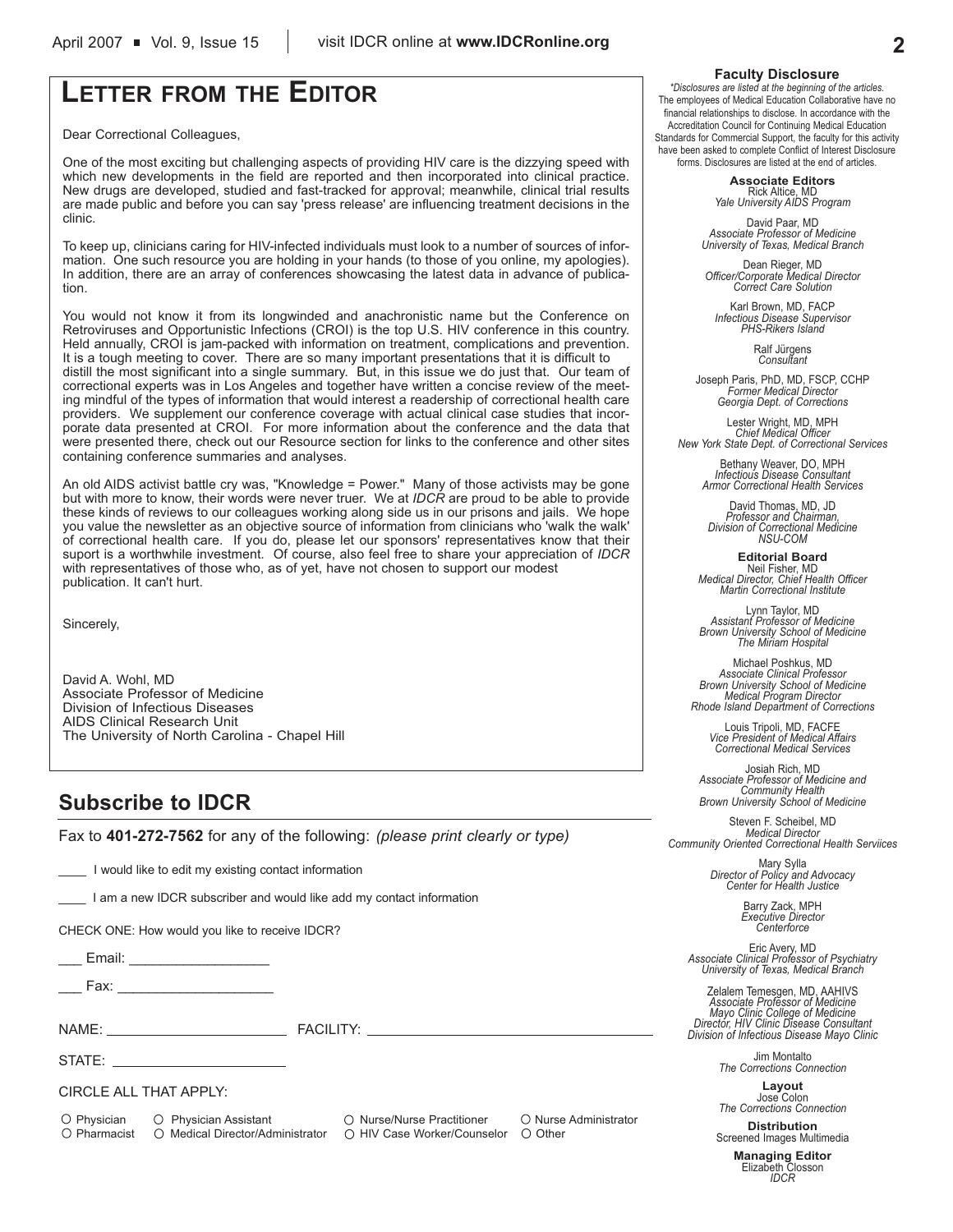#### **COVERAGE OF THE 14TH CONFERENCE...** *(continued from page 1)*

treatment paradigm of combining two nucleosides with a protease inhibitor or a non nucleoside reverse transcriptor inhibitor as the cornerstone of highly active antiretroviral therapy (HAART).

#### **Maraviroc**

To gain entry into CD4 cells, HIV must interact with not only the CD4 receptor but with other cellular receptors including those for chemokines CCR5 and CXCR4. Maraviroc (MVC) is an entry inhibitor that is a CCR5 (R5) antagonist with in vitro activity against virus that is tropic for cells that express the R5 receptor but not cells that use CXCR4 (X4) receptors or that use both types of receptors (i.e. dual tropic HIV-1). Interim 24 week analyses of two parallel ongoing phase IIb/III double-blind, placebo-controlled studies of MVC in antiretroviral treatment-experienced, HIV-infected adults, MOTIVATE (Maraviroc Plus Optimized Background Therapy in Viremic, ART-Experienced Patients) 1 and 2, were presented.<sup>1,2</sup> These studies were identical in design and were conducted in the U.S. and abroad. Eligible participants were triple antiretroviral classexperienced with viremia of > 5000 copies/ml, had only R5 tropic virus on baseline tropism screening, and were randomized 1:2:2 to receive placebo, twice daily MVC 300 mg or once daily MVC 300 mg. An optimized background therapy (OBT) was selected by the treating physicians to accompany the study treatment. The dose of MVC was reduced to 150 mg if the OBT contained protease inhibitors (except tipranavir) or delavirdine. Participants were further stratified by enfurvitide (T-20) use or by HIV-1 RNA value above or below 100,000 copies/ml (see Table 1).

At 24 weeks, MVC plus OBT provided superior virologic and immunologic outcomes compared to placebo plus OBT. Overall, similar results were noted for MVC once daily and twice daily dosing regimens. However, a larger proportion of patients who were found on antiretroviral resistance testing to have no active drug in OBT achieved HIV-1 RNA below 50 copies/ml in the two MVC BID arms compared to MVC QD or placebo arms in combined analysis (29% vs. 18% vs. 3% respectively in an analysis combining the results of the two trials).

No differences in the reduction in HIV-1 RNA were noted when results were stratified by receipt of enfuvirtide or by baseline HIV-1 RNA values. Adverse events were similar in all arms. Specifically, no increased risk of lymphoma or other malignancies was observed in the MVC arms compared to the placebo arm. In the subset of patients that failed treatment, patients receiving MVC were much more likely to have had shifts to X4 or dual tropic virus than those receiving placebo (see Table 1).

MCV is scheduled in April for review by the FDA for accelerated approval. It represents a welcomed addition to our antiretroviral armamentarium but its optimal role in antiretroviral therapy remains to be defined. Chemokine receptor inhibitors are the first antiretroviral drugs that target host proteins rather than viral targets. While the apparent absence of any significant sequelae among

individuals with congenital deficits in chemokine receptors (e.g., CCR5-^32 homozygotes) provides some reassurance that the therapeutic use of chemokine receptor inhibits will be similarly benign, the longterm safety of CCR5 inhibition is yet to be proven. Recent reports that homozygous CCR ^32 is a strong host genetic risk factor for symptomatic laboratory-confirmed West Nile Virus infection further fuels safety concerns.3 Similarly, initial concerns regarding the emergence of X4 virus during treatment with an R5 antagonist remain. Additionally, the clinical use of MVC, in particular in treatment-experienced patients, appears to require pretreatment screening with a tropism assay because the drug will not be effective in those infected with an x4 or dual tropic virus. The expense of such assays may strain already stretched financial resources. Finally, resistance to R5 antagonists is incompletely understood.

#### **Raltegravir**

Raltegravir, previously known as MK-0518, is an integrase inhibitor that has previously been shown to confer significant virologic benefit to antiretroviral-naïve HIV-infected patients, as well as heavily treatment-experienced patients with HIV resistant to agents in each of the three original antiretroviral drug classes. The integrase enzyme is responsible for incorporating viral DNA into the host genome where, once integrated, it encodes for the production of viral proteins. As such it has been an attractive but elusive antiretroviral target. Sixteen-week data from two identical, parallel, ongoing, phase III doubleblind, placebo-controlled studies, designated BENCHMRK-1 and -2, were presented at CROI 2007.4,5 Eligible participants were those failing antiretroviral therapy with triple antiretroviral class resistance and were randomized 2:1 to raltegravir 400 mg twice daily or placebo. OBT was selected by the treating physicians. Selected drugs that were investigational at the time the study was conducted (e.g. darunavir) were permitted to be part of OBT (see Table 2).

Raltegravir demonstrated superior virologic and immunologic efficacy at 16 weeks over placebo. Superior efficacy of the raltegravir arms was maintained regardless of baseline CD4 count, HIV-1 RNA values as well as predicted resistance to agents in the OBT by resistance testing. Adverse events were similar between groups (see Table 2).

Raltegravir has shown impressive efficacy in both antiretroviral naïve and treatment-experienced patients. While its approval by the FDA is eagerly anticipated, its optimal role in the sequence of antiretroviral therapy remains to be well defined.

#### **Current antiretrovirals**

*Once daily versus twice a day lopinavir/ritonavir and the role of directly observed therapy (DOT)*

Once daily antiretroviral regimens have become de rigueur for reasons that are obvious to anyone who must take medications chronically. It is hoped that simplification of HIV therapy will improve adherence, however few studies have examined the relative

efficacy of once daily and twice daily administration of the same antiretroviral agents. Once daily HIV therapy regimens also make direct observation of dosing more feasible. Certainly, no one has more experience administering antiretrovirals via directly observed therapy (DOT) than correctional facilities. Yet, again, there are limited data available regarding the role for DOT in HIV care.

AIDS Clinical Trials Group (ACTG) study A5073 aimed to compare the safety and virologic efficacy of lopinavir/ritonavir dosed at 800/200 mg once a day (n=159) versus 400/100 mg twice a day (n=161) in treatment naïve patients.<sup>6</sup> The drug was combined with emtricitabine (FTC) plus either tenofovir (used in  $\sim$  40% of subjects) or stavudine-XR. In addition, a third arm of the study administered the once daily regimen under DOT for 24 weeks (n=82). In this study DOT consisted on the observation of ingestion of the lopinavir/ritonavir five days of the week by a health professional (e.g. doctor, nurse, pharmacist).

By 48 weeks after study entry, there was no overall difference in time to virologic failure between the self-administered once daily versus twice daily study arms with about 30% of patients in each experiencing failure by this time point. However, when stratifying response by baseline viral load, among those with a HIV-1 RNA level > 100,000 copies/mL, virologic failure was more common with self-administered once daily lopinavir/ritonavir compared to self-administered twice a day lopinavir/ritonavir.

Seventy-four percent of those assigned to DOT of once daily lopinavir/ritonavir completed the 24 week DOT program. There was 86% adherence with the DOT visits among these participants. There was a trend favoring DOT at the end of the 24 weeks in comparing the self administered once daily lopinavir/ritonavir arm to the DOT once daily lopinavir/ritonavir arm, but this did not achieve statistical significance. By week 48 (24 weeks after DOT ceased) there was no difference in the probability of virologic failure between the DOT and self-administered once daily therapy arms. Over the 48 weeks of study, there was a trend toward fewer new AIDS diagnoses and deaths among those getting their treatment via DOT, but there were too few events to make firm conclusions regarding this finding.

This trial found that once daily lopinavir/ritonavir can be most safely administered to patients with a pre-therapy viral load of less than 100,000 copies/mL. The unexpected finding of increased risk of virologic failure among those with higher viral loads assigned to once a day lopinavir/ritonavir is concerning and requires further study. Modified DOT (i.e. observation of some but not all doses) was not found to produce remarkable advantages over self-administered therapy in this community-based study, although there were intriguing trends in better virologic responses and clinical outcomes among those getting their HAART under study-defined DOT. These trends will likely spur increased efforts to study community-based DOT for HIV treatment.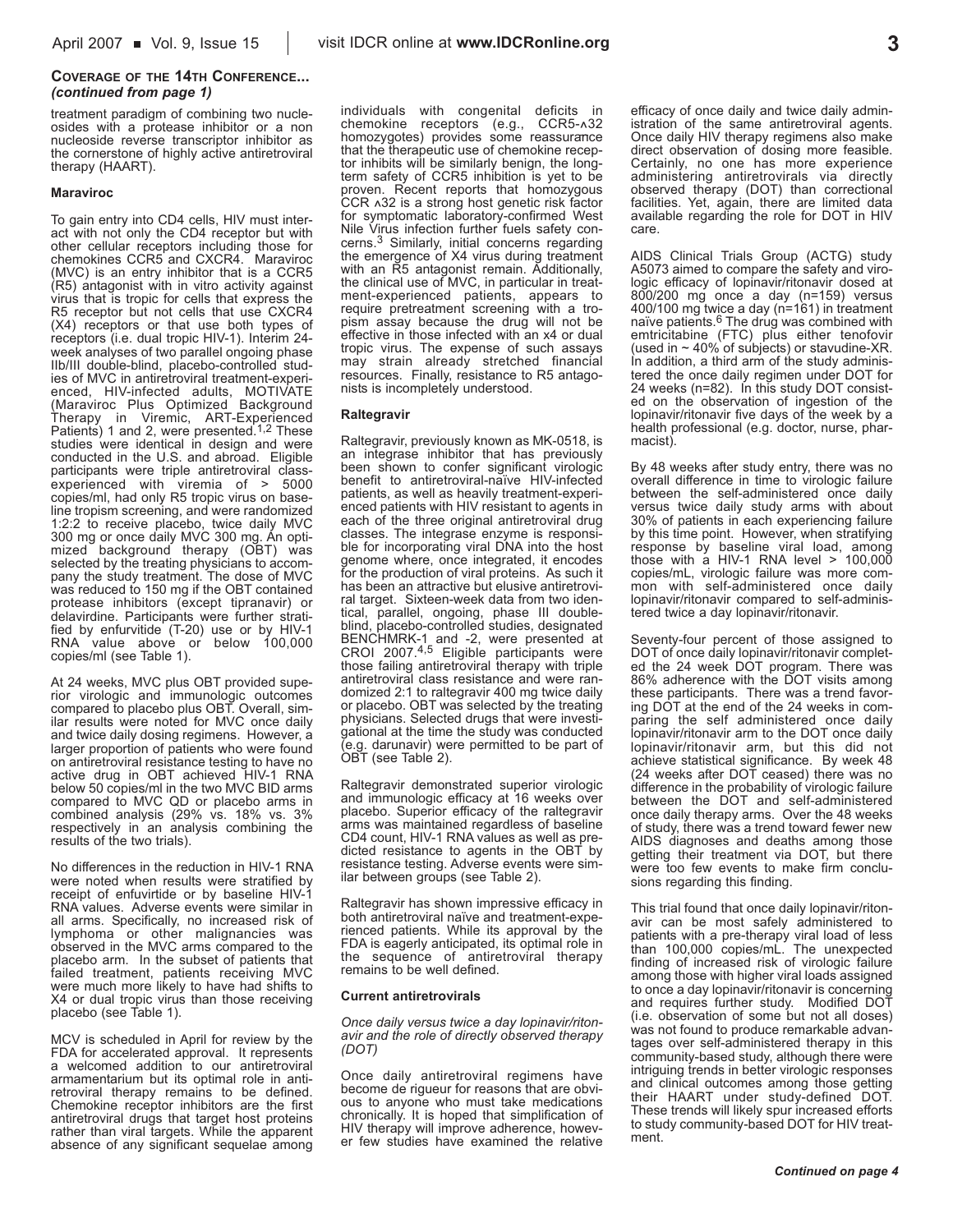**COVERAGE OF THE 14TH CONFERENCE...** *(continued from page 3)*

|                  | Table 1. Results of MOTIVATE 1 and 2 Trials of Maraviroc for Salvage HIV Therapy (Results in parenthesis are |  |  |  |  |  |
|------------------|--------------------------------------------------------------------------------------------------------------|--|--|--|--|--|
| for MOTIVATE 2). |                                                                                                              |  |  |  |  |  |

|                                                                                           | Placebo        | <b>MVC QD</b>     | <b>MVC BID</b> |
|-------------------------------------------------------------------------------------------|----------------|-------------------|----------------|
| N                                                                                         | 118(91)        | 232 (182)         | 235 (191)      |
| Median baseline CD4 count<br>(cells/mm3)                                                  | 163 (174)      | 168 (174)         | 150 (182)      |
| Mean baseline HIV-1 RNA log10<br>copies/ml                                                | 4.84(4.89)     | 4.85(4.84)        | 4.86 (4.87)    |
| Proportion of patients with enfuvirtide<br>in OBT                                         | 42% (45%)      | 43% (37%)         | 46% (39%)      |
| Proportion of patients with < 2 active<br>drugs predicted by resistance testing<br>in OBT | 66.1% (66.0%)  | 68.5% (62.6%)     | 75.7% (62.3%)  |
| Mean change in HIV-1 RNA (log10<br>copies/ml )from baseline to 24 weeks                   | $-1.03(-0.93)$ | $-1.82$ $(-1.95)$ | $-1.95(-1.97)$ |
| Mean change in CD4 count<br>(cells/mm3) from baseline to 24<br>weeks                      | $+52 (+64)$    | $+107 (+112)$     | $+111 (+102)$  |
| Proportion of patients with HIV-1<br>RNA <400 copies/ml                                   | 31.4% (23.1%)  | 54.7% (55.5%)     | 60.4% (61.3)   |
| Proportion of patients with HIV-1 RNA<br><50 copies/ml                                    | 24.6% (20.9%)  | 42.2% (45.6%)     | 48.5% (40.8%)  |

### **Table 2. Results of BENCHMRK 1 and 2 Trials of Raltegravir for Salvage HIV Therapy (Results in parenthesis are for BENCHMRK 2)**

|                                                                   | <b>Placebo</b> | Raltegravir |
|-------------------------------------------------------------------|----------------|-------------|
| N                                                                 | 118 (119)      | 232 (230)   |
| Mean baseline CD4 count (cells/mm3)                               | 153 (163)      | 156 (146)   |
| Mean baseline HIV-1 RNA log10 copies/ml                           | 4.5(4.7)       | 4.6(4.7)    |
| Mean change in CD4 count (cells/mm3) from baseline to 16<br>weeks | $+31 (+40)$    | $+83 (+86)$ |
| Proportion of patients with HIV-1 RNA <400 copies/ml              | 41% (43%)      | 77% (77%)   |
| Proportion of patients with HIV-1 RNA <50 copies/ml               | 33% (36%)      | 61% (62%)   |

*Early failure of tenofovir, lamivudine (3TC) and nevirapine*

HIV health care providers frequently must be creative in crafting antiretroviral regimens. While published guidelines assist clinicians in choosing appropriate therapy for patients starting HIV treatment, patients may have adverse reactions to recommended agents or other contraindications that require consideration of alternative combinations.

Investigators in France conducted a trial comparing tenofovir, lamivudine (3TC) and nevirapine versus zidovudine (ZDV), 3TC and nevirapine among treatment naïve patients.<sup>7</sup> The study was designed to enroll 250 people, but was halted after 71 were randomized as there was an excess of virologic failures in the tenofovir, 3TC and nevirapine arm. Nine of 36 participants assigned to that arm, compared to only one of 35 receiving ZDV, 3TC and nevirapine, failed. Only one of the ten patients who failed therapy had baseline resistance. Nevirapine levels were measured and found to be adequate in all failure patients. Mutations conferring resistance to nevirapine were the most commonly detected mutations observed followed by the K65R mutation, associated with tenofovir resistance and the M184V 3TC mutation.

This study serves as a cautionary tale regarding the use of untested antiretroviral regimens, particularly in treatment naïve patients who are able to take more standard combinations. The reason for the early failure of tenofovir, 3TC and nevirapine remains unclear and is unexpected given the proven potency of tenofovir, 3TC and efavirenz. Further examination of these data and this regimen are needed. Until then, avoiding this particular regimen seems prudent.

*Safely dosing H2 blockers with atazanavir/ritonavir*

Atazanavir is a protease inhibitor that requires gastric acid to be adequately absorbed. Therefore, co-administration of proton pump inhibitors and atazanavir is contraindicated. Previous data demonstrate that H2 blockers, specifically famotidine, can be used during atazanavir therapy. According to the package insert, in treatment-naïve patients atazanavir at a dose of 300 mg with ritonavir 100 mg once daily can be taken with food, without the need for separation of the dose from the H2-receptor antagonist. In treatment-experienced patients it is recommended that atazanavir/ritonavir 300/100 mg once daily be taken with food at least 2 hours before and at least 10 hours after the H2 receptor antagonist.

In a study of HIV-uninfected volunteers, atazanavir/ritonavir in standard doses along with tenofovir was administered with famotidine either simultaneously or temporally separate (10 h before and  $4$  h after).<sup>8</sup> Tenofovir is commonly prescribed with ritonavir boosted atazanavir even though this nucleotide analogue reduces atazanavir levels - an effect that is largely overcome with ritonavir boosting. In this study, atazanavir levels were adequate when famotidine 20 mg BID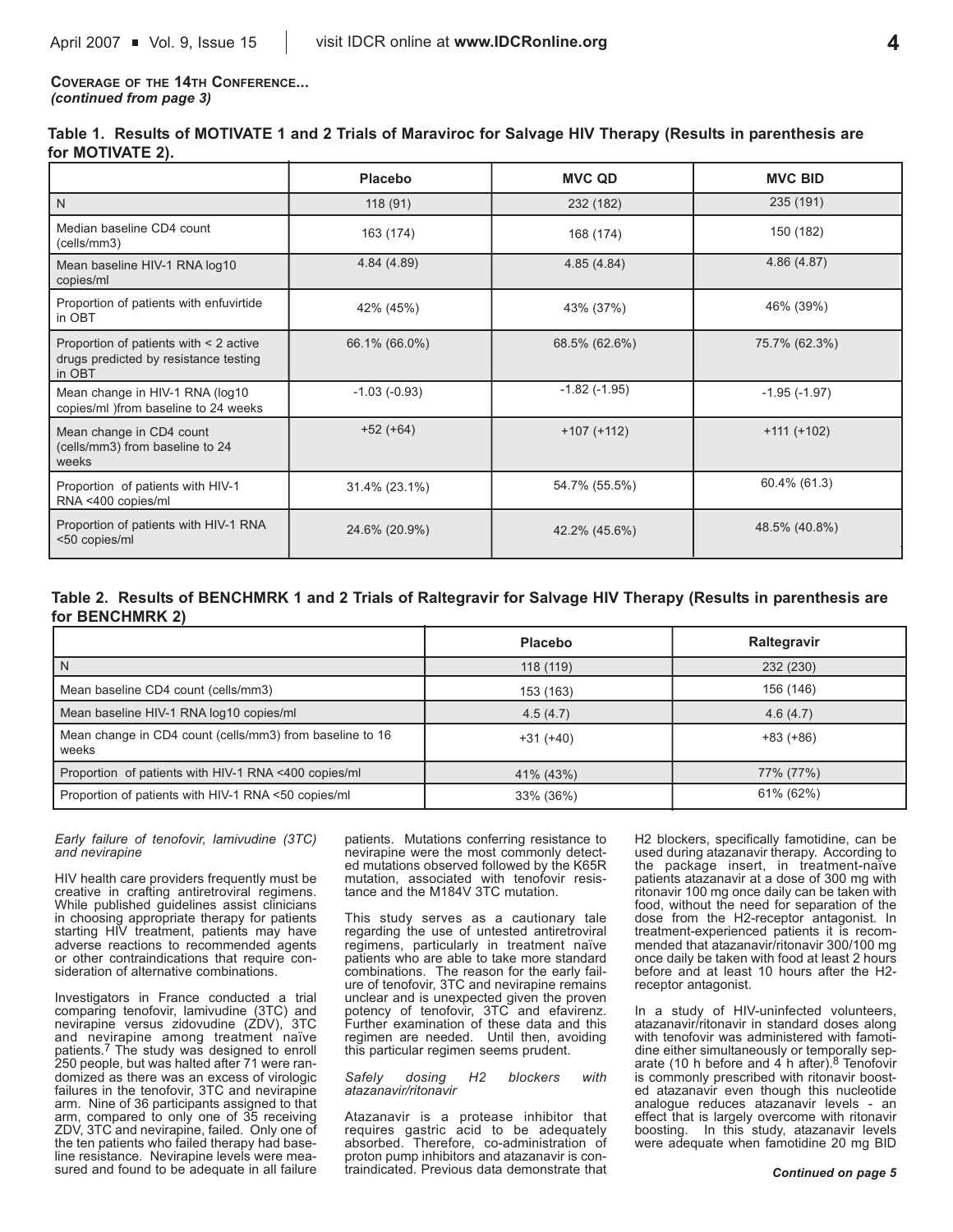#### **COVERAGE OF THE 14TH CONFERENCE...** *(continued from page 4)*

was given with or separate from ATV+RTV dose. Likewise, atazanavir levels were adequate when famotidine at a dose of 40 mg daily was given separate from the protease inhibitors. However, atazanavir levels were significantly reduced when famotidine at 40 mg BID was given, even when administered separately from the protease inhibitors. Therefore, twice daily dosing of this H2 blocker at the higher dose should not be administered to patients on atazanavir and should be used cautiously with this boosted protease inhibitor even at lower doses.

#### **Metabolic complications**

There were several important presentations regarding metabolic complications of HIV and its therapies. Most notable were the metabolic results of ACTG trial A5142, a large study comparing a) efavirenz plus two nucleoside analogues, b) lopinavir/ritonavir plus two nucleoside analogues and c) efavirenz and lopinavir/ritonavir without nucleosides.9 The virologic and immunologic results of the trial were presented at the International AIDS Conference last summer (see IDCR September 2006).

At CROI 2007, the relative effects of each of the three study arms on limb fat and lipids were presented and were surprising to many. Foremost, over 96 weeks, those patients assigned to efavirenz plus two nucleosides experienced an initial increase in total limb fat of approximately 8% by 48 weeks but this declined precipitously to just a 1.4% gain over baseline at 96 weeks. This is in stark<br>contrast to those randomized to contrast to those randomized lopinavir/ritonavir and two nucleosides who experienced an increase in limb fat of almost 10% by week 48, which persisted at 96 weeks. The nucleoside-sparing regimen produced progressive limb fat gains during the study reaching 18% at week 96.

Importantly, the nucleoside agents used in the two arms containing this class of antiretrovirals was balanced between the arms with about 40% using ZDV, 30% using tenofovir and the remainder choosing stavudine-XR. Even among those taking tenofovir, a drug not thought to contribute to fat wasting, there was more lipoatrophy (>20% limb fat loss from baseline) among those assigned to take efavirenz (12%) than lopinavir/ritonavir  $(6%)$ . The rise and fall of limb fat seen in the efavirenz plus two nucleoside group was similar to the changes seen in the ZDV+3TC+efavirenz arm of another study presented at CROI 2007 - a trial of this combination versus lopinavir/ritonavir monotherapy after withdrawal of ZDV+3TC once viral<br>suppression was achieved.<sup>10</sup> In that study, as in A5142, the ZDV+3TC+efavirenz arm experienced an early increase in limb fat followed by a progressive decline over time. In this case, there was a net loss of fat compared to baseline in this group.

Defying predictions, increases in total cholesterol during A5142 were no different in the lopinavir/ritonavir and the efavirenz arms, rising approximately 30 mg/dL in each group. In contrast, the nucleoside sparing arm had a statistically significant greater increase of 57mg/dL at week 96. Triglycerides rose higher after the initiation of therapy in the lopinavir/ritonavir plus two nucleoside arm (46 mg/dL) compared to the efavirenz arm (19 mg/dL). And, again, the efavirenz plus lopinavir/ritonavir group saw the greatest increase (62mg/dL).

This important trial reveals that combinations of antiretrovirals can act together to produce peripheral fat wasting. In addition, the perception that metabolic toxicities belong solely within the province of protease inhibitors is demonstrated to be incorrect. Indeed, in this trial there were no differences seen between the study arms in changes of trunk fat - an adverse effect that is typically ascribed to protease inhibitors.

#### **HCV therapy**

*Lessons from clinical trials of HIV/HCV coinfected patients*

In correctional settings, we have traditionally thought of HCV as being primarily a bloodborne infection. Data from CROI, however, challenge this notion and may have important implications for more routine testing for HCV in populations not previously thought to be at highest risk. In one study of 7223 men who have sex with men (MSM) in the U.K., increased risk for HCV infection included unprotected sex, multiple sexual partners and the presence of other sexually transmitted infections, such as gonorrhea and syphilis. HCV transmission among this cohort appeared to increase among HIVinfected individuals, perhaps due to the higher levels of HCV viremia and impaired<br>immunological responses.<sup>11</sup> Correctional inmates before, during or after release engage in many of the risks identified in this study and merit increased screening and risk behavior counseling.

In a plenary session by David Thomas, MD, from Johns Hopkins University, the pros and cons of liver biopsy in HCV/HIV co-infected patients were thoroughly discussed.12 Unlike the case for HIV where surrogate markers such as viral load and CD4 cell count are the best predictors of disease progression, the extent of hepatic fibrosis is the best prognostic factor for progression of liver disease in HCV-infected patients. Liver biopsy has been the primary tool for assessing hepatic fibrosis, yet is subject to several important limitations including: 1) its invasive nature with potential for significant complications; 2) the possibility of sampling error due to a relatively small biopsy size (1/50,000th of the liver)13, the fragmentation of examined tissue, and/or the inherent heterogeneity of hepatic fibrosis 14; 3) low acceptance by many patients; 4) cost considerations; and 5) lack of availability. While liver biopsy has the advantage of providing additional information on other relevant histologic findings, such as necroinflammation and steatosis, some argue that its use in patients with HIV coinfection has less merit given the accelerated rate of progression among HIV-infected patients and their high rates of liver disease-<br>related morbidity and mortality.<sup>15,16</sup> morbidity and Nonetheless, development of noninvasive tools for staging hepatic fibrosis has been urgently needed.

Assessing liver fibrosis using non-invasive procedures has been divided into two distinct categories: 1) imaging techniques, such as elastometry (e.g., FibroScan), and serum biochemical marker tests (e.g., Fibrotest,

APRI, SHASTA, FIB-4, Forns, serum<br>hyaluronic acid).<sup>17</sup> These tools are generally accurate in discriminating between a lack of fibrosis and advanced fibrosis, but they are less precise at distinguishing between intermediate fibrosis stages. The predictive value of these tests is particularly good for advanced hepatic fibrosis and cirrhosis. Liver fibrosis staging using elastometry seems to be particularly reliable. Assessed within 10 minutes, it is relatively low cost, can be repeated frequently without risk to the patient. It also has a positive predictive value greater than 90% for advanced fibrosis.

Despite these advances, waiting until a patient has advanced fibrosis for treatment is less than optimal in HCV/HIV co-infected patients. Instead, Thomas recommends that when chronic HCV infection is clear by the presence of HCV viremia alone, in the absence of other clinical indicators that would preclude treatment (e.g., Childs Pugh B or C cirrhosis, suggestion of autoimmune hepatitis, advanced and uncontrolled HIV infection or presence of opportunistic infection) is sufficient to warrant treatment.12 The relatively high response to pegylated interferon plus weight-based ribavirin, the faster progression of HCV-related liver disease in the HCV/HIV co-infected population, and the opportunity for assessing the HCV response at earlier time points to identify who will and will not respond to therapy all favor initiating anti-HCV therapy without the need for a liver biopsy in most cases.

In the following plenary session, Raymond Chung, MD, from Harvard University, reviewed that current HCV treatment in HIV co-infected patients.18 In addition to reviewing the three large prospective trials treating HCV among HCV/HIV co-infected patients, where sub-therapeutic ribavirin dosing was<br>used (APRICOT<sup>19</sup>, ACTG 5071 <sup>20</sup>, and RIB-AVIC<sup>21</sup>), updated data from the PRESCO trial using weight-based ribavirin doses of 1000 to 1200 mg per day presented at CROI<br>were also reviewed.<sup>22</sup>

The PRESCO trial demonstrated increased sustained virologic response rates (SVR, undetectable HCV viral load six months after treatment completion) (49.6%) compared to other studies. The PRESCO trial also confirmed low rates of premature discontinuation  $(8.2\%)$  - similar to trials of weight-based ribavirin and pegylated interferon in HCV monoinfected patients. The PRESCO trial answered some additional questions. First, the SVR among genotype 1 was 35.6% and 72.4% in genotypes 2 and 3. The study was also designed to address the issue of treatment duration (short vs. extended tended). Patients with genotypes 2 or 3 were randomized to receive 24 weeks (short) versus 48 weeks (extended) of treatment and patients with genotypes 1 or 4 received 48 weeks (short) versus 72 weeks (extended) of treatment. SVR rates were higher among patients assigned to received extended versus standard durations of therapy. For genotypes 2 or 3, SVR was 82% with 48 weeks versus 67% with 24 weeks. For genotypes 1 or 4, 53% had SVR with 72 weeks versus 31% with 48 weeks. Extended treatment duration did not, however, decrease the likelihood of relapse in patients with genotype 1 (33%) or genotypes 2 or 3 (17%), but did reduce relapse rates from 21% to 0% in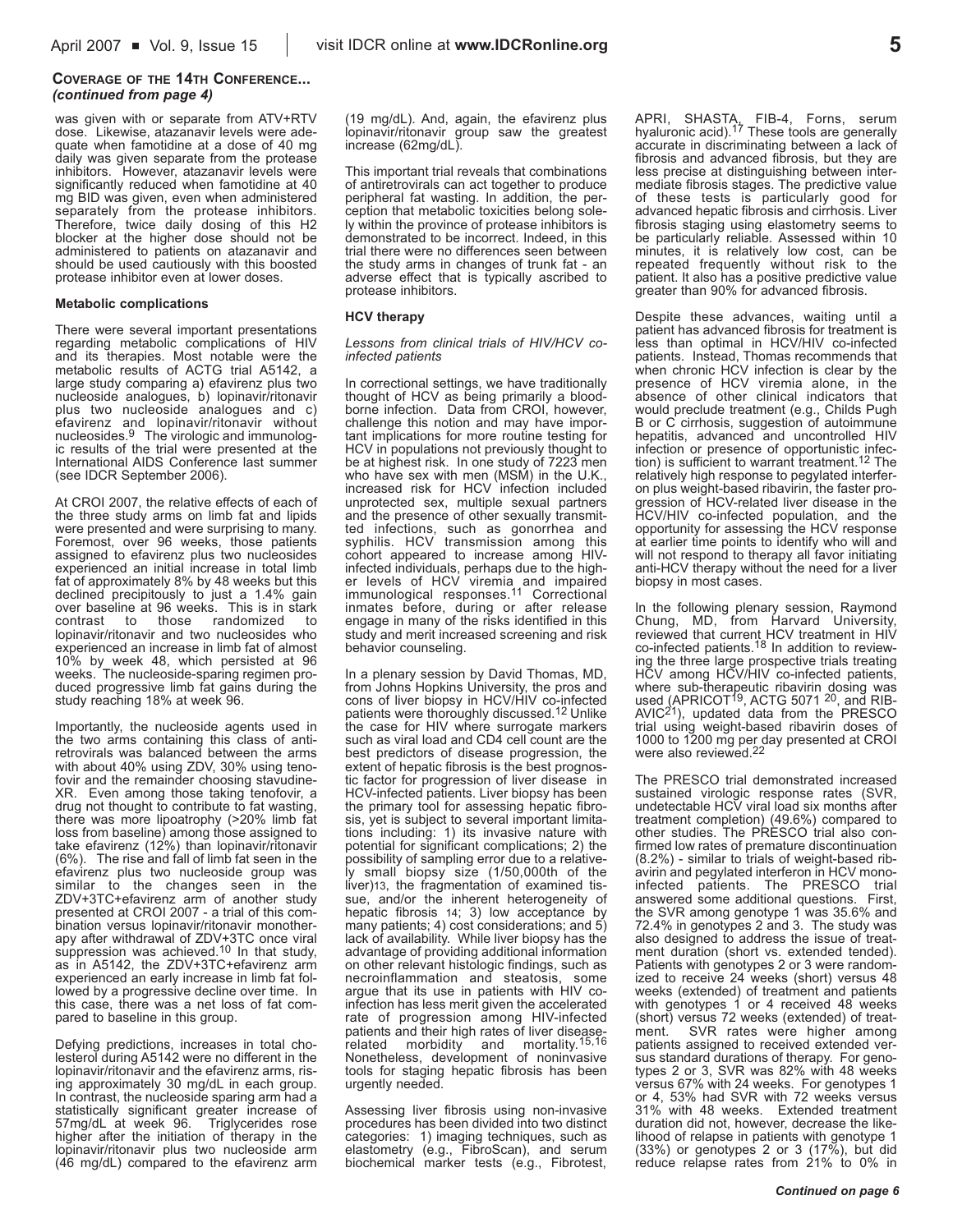#### **COVERAGE OF THE 14TH CONFERENCE...** *(continued from page 5)*

patients with genotype 4. Extended treatment was associated with increased toxicity and drop-out.23

Further data from CROI suggested that improved outcomes can be achieved if HIV infection is optimally managed (e.g., excluding individuals receiving zidovudine or didanosine or patients with low CD4 cell counts and uncontrolled HIV RNA levels).24

In addition to this data on extended duration of treatment for HCV/HIV co-infection, a number of additional clinical pearls were gleaned from other presentations that should assist with optimizing HCV treatment. A substudy of the RIBAVIC trial demonstrated reduced SVR among patients concomitantly receiving abacavir and ribavirin, suggesting a potential drug interaction between the two guanosine analogues.25 Though not clinically available to clinicians now, the use of transcription-mediated amplification (TMA), a very sensitive tool that has a lower limit of HCV RNA detection of 5 IU/mL, for detecting serum HCV RNA at the end of a course of HCV treatment has positive and negative predictive values exceeding 80% for relapse.26 Tools similar to this one, rather than extended treatment courses, will help individualize treatment duration.

More data supportive for dispensing with transaminase elevations as a guide for treatment evaluation were presented. Matched HCV/HIV co-infected patients with persistently normal versus elevated transaminase levels were compared. Among patients with advanced liver fibrosis (Metavir scores of F3 or F4) nearly 15% of co-infected patients had persistently normal transaminases; this finding was more frequent among women and those with genotype.4 Thus, co-infected

patients with normal liver enzyme levels should not be excluded from anti-HCV therapy, as liver disease progression may occur in a significant proportion of these patients in a silent manner.

*Who gets treated and who does not*

HCV therapy is becoming increasingly available in correctional facilities. A study from Johns Hopkins University looked at eligibility of HIV/HCV co-infected and HCV monoinfected injection drug users (IDUs) for HCV therapy.27 Patients studied included 180 HCV mono-infected individuals participating in a community-based Hopkins-run addiction treatment program and 183 HIV/HCV coinfected patients of the hospital's HIV clinic. All were offered free HCV therapy (see Table 3).

Eleven percent of the co-infected patients had a negative HCV RNA as did 22% of the mono-infected. More of the HIV-infected patients (40%) were deemed ineligible for HCV treatment due to having a life expectancy less than two years, active depression with suicidal ideation, allergic reaction to interferon or ribavirin, severe hepatologic abnormalities, renal insufficiency, pregnancy, or unwillingness to use birth control than the HIV-uninfected (26%). However, a similar proportion of patients (66-67%) did not start HCV therapy (see Table 3).

Therefore, HIV co-infected patients were less likely to be eligible for HCV therapy - largely as a consequence of poor life expectancy and anemia - but the eligible mono-infected patients were less likely to actually start HCV treatment. In both groups, the vast majority of HCV eligible patients never initiated HCV treatment. The investigators also reported that most patients (79% in the mono-infected group and 67% among the co-infected) had no or minimal fibrosis seen on liver biopsy perhaps suggesting that disease staging had an influence on the uptake of HCV treatment (see Table 3).

#### **Conclusions**

As usual, there were a number of presentations at CROI of great interest to the HIV clinician. The results of phase III trials of two new HIV therapies belonging to novel classes of antiretrovirals produced palpable excitement at the conference as clinicians recognized that a critical mass of new therapies for the patient with multi-drug resistant virus was at hand. However, for correctional clinicians unresolved issues related to the need to assess viral tropism prior to therapy initiation may temper enthusiasm for MVC. These assays are likely to carry a significant price tag and it may take weeks for a result to return. During that time as many as 8% of patients may experience a shift in viral tropism from R5 to dual/mixed virus. It is only a matter of time (measured in months) before the first correctional physicians will be prescribing these new agents and these issues will need to be addressed by the manufacturer of this important new agent.

Other clinical trial data refined our understanding of current management of HIV and HCV infections - helping us to better tailor therapy to the individual patient. Thus, while no presentation focused specifically on the HIV epidemic in corrections, there was plenty here for correctional clinicians to learn and use.

### **Table 3. Low Rates of HCV Therapy among Treatment-eligible injection Drug Users with and without HIV Co-infection**



#### *Source:*

*M Sulkowski M, Mehta S, Moore R, et al. Low Rates of HCV Therapy among Treatment-eligible Injection Drug Users with and without HIV Co-infection. Program and abstracts of the 14th Conference on Retroviruses and Opportunistic Infections; February 25-28, 2007; Los Angeles, California. Abstract 947.*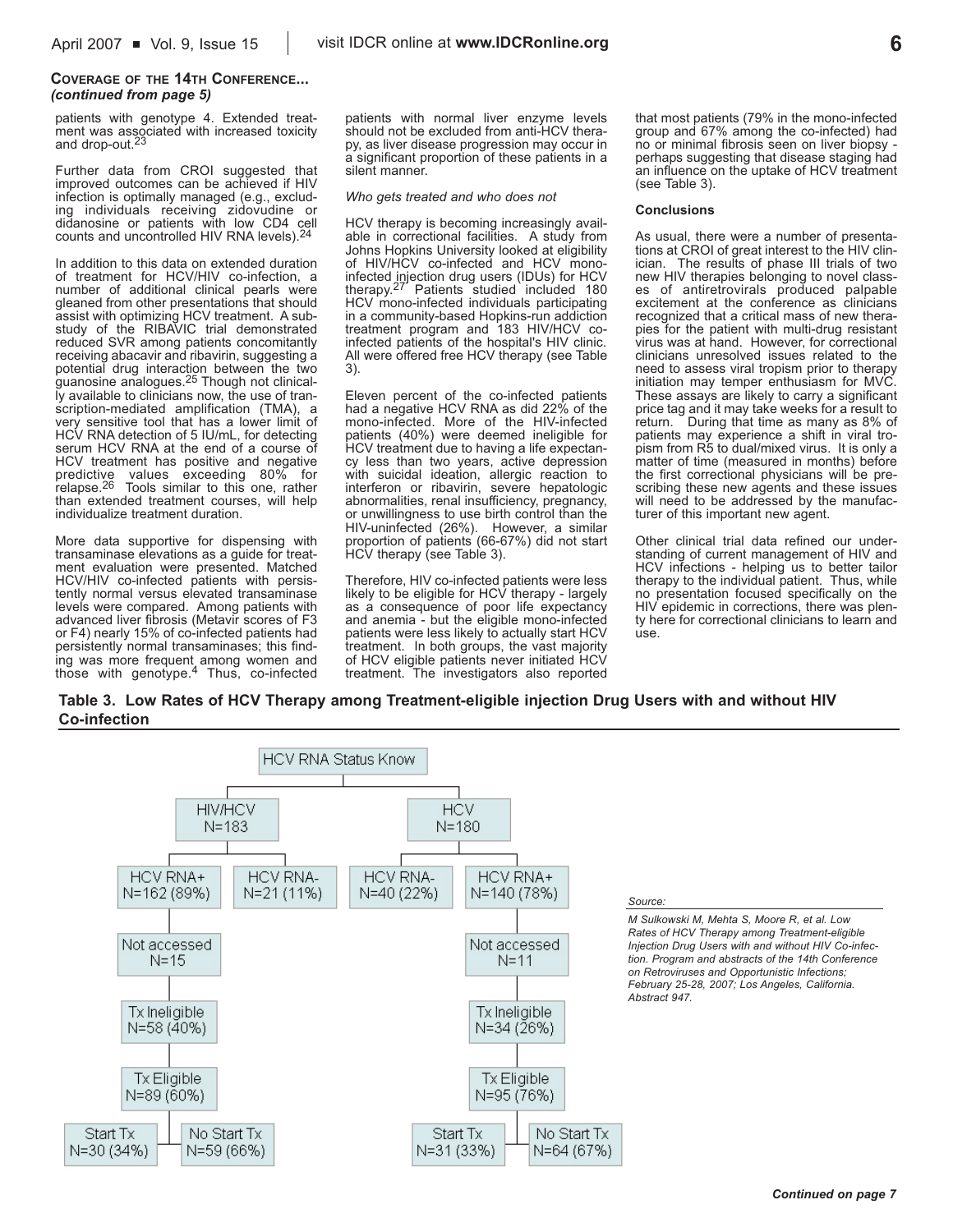### **COVERAGE OF THE 14TH CONFERENCE...** *(continued from page 5)*

#### *References*

*1. Lalezari J, Goodrich J, DeJesus E, et al. Efficacy and safety of maraviroc plus optimized background therapy in viremic, ART-experienced patients infected with CCR5-tropic HIV-1: 24-week results of a phase 2b/3 study in the US and Canada. Program and abstracts of the 14th Conference on Retroviruses and Opportunistic Infections; February 25-28, 2007; Los Angeles, California. Abstract 104bLB. 2. Nelson M, Fätkenheuer G, Konourina I, et al. Efficacy and safety of maraviroc plus optimized background therapy in viremic, ART-experienced patients infected with CCR5-tropic HIV-1 in Europe, Australia, and North America: 24-week results.*

*Program and abstracts of the 14th Conference on Retroviruses and Opportunistic Infections; February 25-28, 2007; Los Angeles, California. Abstract 104aLB. 3. Glass WG, McDermott DH, Lim JK, et al. CCR5 deficiency increases risk of symp-*

*tomatic West Nile virus infection. J. Exp. Med. 2006;203(1)35-40. 4. Cooper D, Gatell J, Rockstroh J, et al. Results of BENCHMRK-1, a phase III study*

*evaluating the efficacy and safety of MK-0518, a novel HIV-1 integrase inhibitor, in patients with triple-class resistant virus. Program and abstracts of the 14th Conference on Retroviruses and Opportunistic Infections; February 25-28, 2007; Los*

*Angeles, California. Abstract 105aLB. 5. Steigbigel R, Kumar P, Eron J, et al. Results of BENCHMRK-2, a phase III study evaluating the efficacy and safety of MK-0518, a novel HIV-1 integrase inhibitor, in patients with triple-class resistant virus. Program and abstracts of the 14th*

*Conference on Retroviruses and Opportunistic Infections; February 25-28, 2007; Los Angeles, California. Abstract 105bLB.*

*6. Mildvan D, Tierney C, Gross R, et al. Randomized Comparison in Treatment-naïve Patients of Once-daily vs Twice-daily Lopinavir/ritonavir-based ART and Comparison of Once-daily Self-administered vs Directly Observed Therapy. Program and abstracts of the 14th Conference on Retroviruses and Opportunistic Infections;*

*February 25-28, 2007; Los Angeles, California. Abstract 138. 7. Rey D, Schmitt M P, Hoizey G, et al. Early Virologic Non-response to Once Daily Combination of Lamivudine, Tenofovir, and Nevirapine in ART-naive HIV-infected Patients: Preliminary Results of the DAUFIN Study. Program and abstracts of the 14th Conference on Retroviruses and Opportunistic Infections; February 25-28,*

*2007; Los Angeles, California. Abstract 503. 8. Agarwala S, Persson A, Eley T, et al. Effect of Famotidine 20- and 40-mg Dosing Regimens on the Bioavailability of Atazanavir with Ritonavir in Combination with Tenofovir in Healthy Subjects. Program and abstracts of the 14th Conference on Retroviruses and Opportunistic Infections; February 25-28, 2007; Los Angeles, California. Abstract 568.* 

*9. Haubrich R, Riddler S, DiRienzo G, et al. Metabolic Outcomes of ACTG 5142: A Prospective, Randomized, Phase III Trial of NRTI-, PI-, and NNRTI-sparing Regimens for Initial Treatment of HIV-1 Infection. Program and abstracts of the 14th Conference on Retroviruses and Opportunistic Infections; February 25-28, 2007; Los*

*Angeles, California. Abstract 38. 10. Cameron DW, da Silva B, Arribas J, et al. Significant Sparing of Peripheral Lipoatrophy by HIV Treatment with LPV/r + ZDV/3TC Induction followed by LPV/r Monotherapy Compared with EFV + ZDV/3TC. Program and abstracts of the 14th Conference on Retroviruses and Opportunistic Infections; February 25-28, 2007; Los*

*Angeles, California. Abstract 44. 11. Fisher M, Richardson D, Sabin C. Acute hepatitis C in MSM is not confined to those infected with HIV, and their number continues to increase. Program and abstracts of the 14th Conference on Retroviruses and Opportunistic Infections;*

*February 25-28, 2007; Los Angeles, California. Abstract 130. 12. Thomas D. Staging liver disease in HIV/HCV co-infected persons: is liver biopsy the right test? Program and abstracts of the 14th Conference on Retroviruses and Opportunistic Infections; February 25-28, 2007; Los Angeles, California. Abstract 161.*

*13. Bedossa P, Dalgere D, Paradis V. Sampling variability of liver fibrosis in chronic hepatitis C. Hepatology. 2003;38:1449-57.*

### **RESOURCES**

**Conference on Retroviruses and Opportunistic Infections 2007 Website** http://www.retroconference.org/2007/

#### **Conference on Retroviruses and Opportunistic Infections 2007 Abstract Search Website**

http://www.retroconference.org/AbstractSearch/Default.aspx?Conf=16

**Stanford University HIV Drug Resistance Database - a curated, public database designed to represent, store, and analyze, the divergent forms of data underlying HIV drug resistance** http://hivdb.stanford.edu/index.html

**Department of Health and Human Services** 

**2006 Adult and Adolescent Antiretroviral Treatment Guidelines** http://www.aidsinfo.nih.gov/guidelines/ **International AIDS Society-USA Panel 2006 Recommendations of the Treatment for Adult HIV Infection**

http://jama.ama-assn.org/cgi/content/full/296/7/827

**American Academy of HIV Medicine** http://www.aahivm.org/

*14. Regev A, Berho M, Jeffers L, et al. Sampling error and intraobserver variation in liver biopsy in patients with chronic HCV infection. Am J Gastroenterol. 2002;97:2614-1*

*15. Gebo KA, Fleishman JA, Moore RD. Hospitalizations for metabolic conditions, opportunistic infections, and injection drug use among HIV patients: trends between 1996 and 2000 in 12 states. J Acquir Immune Defic Syndr. 2005 Dec 15;40(5):609-16. 16. Salmon-Ceron D, Lewden C, Morlat P, Bevilacqua S, Jougla E, Bonnet F,*

*Heripret L, Costagliola D, May T, Chene G; The Mortality 2000 study group. Liver disease as a major cause of death among HIV infected patients: role of hepatitis C and B viruses and alcohol. J Hepatol. 2005 Jun;42(6):799-805.*

*17. Castera L, Vergniol J, Foucher J, et al. Prospective comparison of transient elastography, Fibrotest, APRI, and liver biopsy for the assessment of fibrosis in chronic hepatitis C. Gastroenterology. 2005;128:343-50.*

*18. Chung R. Treating hepatitis C in HIV-infected patients: is now the right time? Program and abstracts of the 14th Conference on Retroviruses and Opportunistic Infections; February 25-28, 2007; Los Angeles, California. Abstract 162.*

*19.Torriani F, Rodriguez-Torres M, Rockstroh J, et al. Peginterferon alfa-2a plus ribavirin for chronic hepatitis C virus infection in HIV-infected patients. N Engl J Med. 2004;351:438-50.*

*20.Chung R, Andersen J, Volberding P, et al. Peginterferon alfa-2a plus ribavirin versus interferon alfa-2a plus ribavirin for chronic hepatitis C in HIV-coinfected persons. N Engl J Med. 2004;351:451-59.*

*21.Carrat F, Bani-Sadr F, Pol S, et al. Pegylated interferon alfa-2b vs standard interferon alfa-2b, plus ribavirin, for chronic hepatitis C in HIV-infected patients. JAMA. 2004;292:2839-48.*

*22.Soriano V, Losada E, San Joaquin I, et al. Causes of premature discontinuation in HIV/HCV co-infected patients in PRESCO, a large trial of treatment with pegylated interferon plus weight-based ribavirin. Program and abstracts of the 14th Conference on Retroviruses and Opportunistic Infections; February 25-28, 2007; Los Angeles,*

*California. Abstract 905. 23. Nunez M, Marino A, Miralles C, et al. Extended treatment does not reduce relapses in HIV/HCV co-infected patients treated with pegylated interferon plus weight-dosing ribavirin. Program and abstracts of the 14th Conference on Retroviruses and Opportunistic Infections; February 25-28, 2007; Los Angeles,*

*California. Abstract 899. 24. Mira J, Valera B, Arizcorreta A, et al. Predictive factors of severe toxicity associated with pegylated interferon plus ribavirin treatment in HIV/HCV co-infected patients. Program and abstracts of the 14th Conference on Retroviruses and Opportunistic Infections; February 25-28, 2007; Los Angeles, California. Abstract 904.*

*25. Bani-Sadr F, Denoeud L, Morand P, et al. Factors associated with virological non-response to peg-interferon plus ribavirin therapy in HIV/HCV co-infected patients: the role of abacavir. Program and abstracts of the 14th Conference on Retroviruses and Opportunistic Infections; February 25-28, 2007; Los Angeles,*

*California. Abstract 897. 26. Hernandez B, Machuca A, Gutierrez C, et al. Prediction of post-treatment relapse using TMA at the end of pegIFN plus ribavirin therapy in HIV/HCV co-infected patients. Program and abstracts of the 14th Conference on Retroviruses and Opportunistic Infections; February 25-28, 2007; Los Angeles, California. Abstract 892. 27. M Sulkowski M, Mehta S, Moore R, et al. Low Rates of HCV Therapy among*

*Treatment-eligible Injection Drug Users with and without HIV Co-infection. Program and abstracts of the 14th Conference on Retroviruses and Opportunistic Infections; February 25-28, 2007; Los Angeles, California. Abstract 947.*

**CDC's Revised Recommendations for HIV Testing of Adults, Adolescents, and Pregnant Women in Health-Care Settings** http://www.cdc.gov/mmwr/preview/mmwrhtml/rr5514a1.htm

**Slides from the NCCHC Pre-conference Seminar Infectious Diseases in Corrections: An Expert Panel October 28, 2006**

http://www.idcronline.org/archives.html

**CDC's Updated Sexually Transmitted Diseases Treatment Guidelines, 2006: Fluoroquinolones No Longer Recommended for Treatment of Gonococcal Infections. Morbidity and Mortality Weekly Report. April 13, 2007**

http://www.cdc.gov/mmwr/preview/mmwrhtml/mm5614a3.htm?s\_cid=mm5614a 3\_e

**CDC's New Recommended Drug Regimens for the Treatment of Uncomplicated Gonococcal Infections of the Cervix, Urethra, and Rectum**  http://www.cdc.gov/STD/treatment/2006/updated-regimens.htm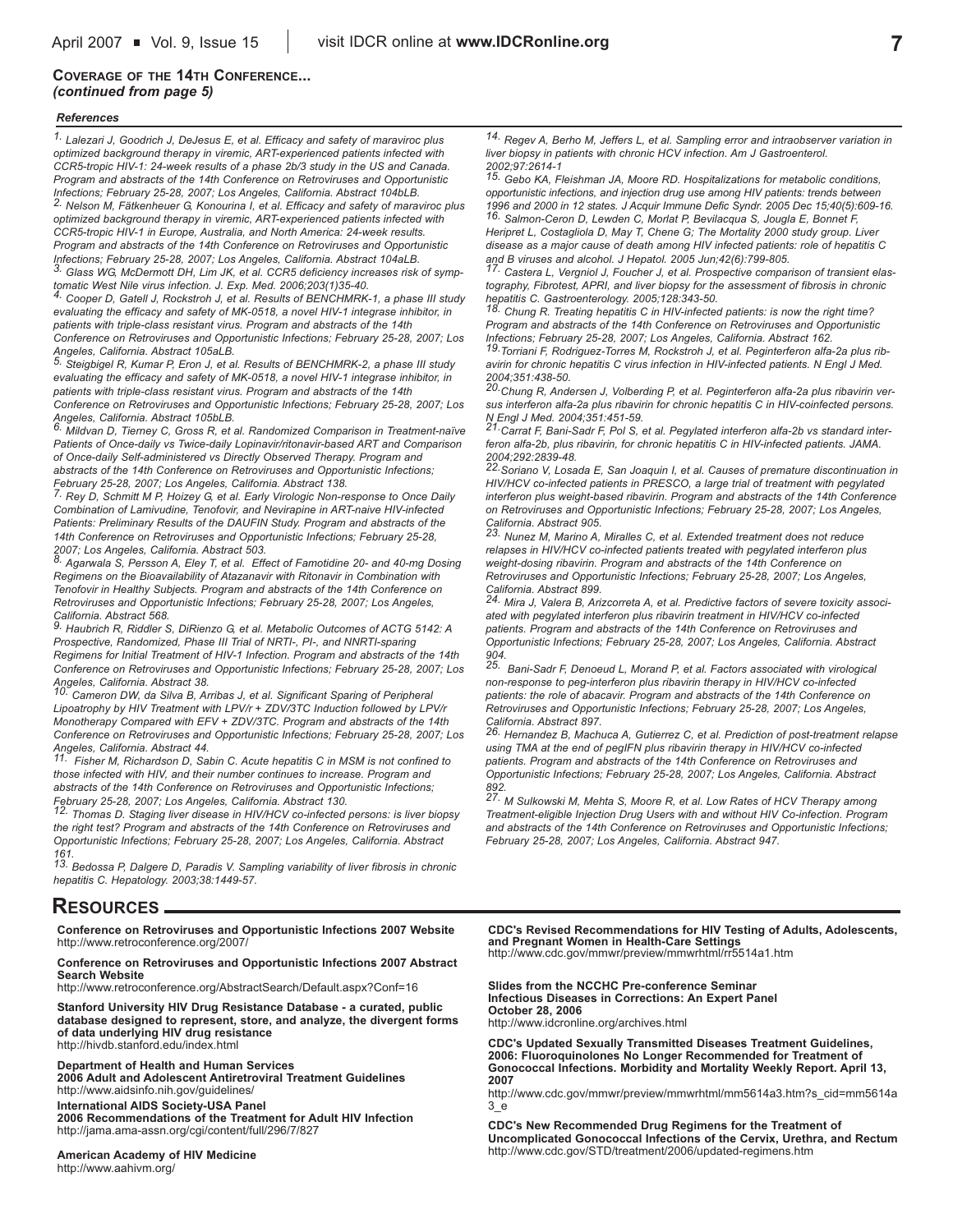# **SPOTLIGHT - CASE STUDIES IN MULTI-DRUG RESISTANT HIV INFECTION**

# **Nichole Kiziah, PharmD**

North Carolina Department of Corrections

#### **Disclosures:** Nothing to Disclose

**Case 1:** D.T. is a 43 year-old male inmate diagnosed with HIV infection in 1994 who has a history of AIDS (by CD4 cell count), distal peripheral neuropathy, hypertriglyceridemia and major depression. He presents for a routine infectious diseases clinic appointment two months after being incarcerated with a complaint of extreme fatigue. He recently had routine laboratories performed and these were normal except for a platelet count of 118 thousand. His hepatitis B surface antibody is positive but his hepatitis C antibody is negative. He is serving a four-year prison sentence.

He has a history of less than perfect adherence in years past, partially due to depression and lack of ability to tolerate medications. His nadir (lowest ever) CD4 cell count was 60/mm3 in August of 2002. At his last visit six weeks prior his HIV RNA PCR (viral load) was 17,000 copies/mL and the CD4 cell count was 726/mm3 (25%). Four months prior outside records indicate his viral load was 1,200 copies/mL.

His current medications included lopinavir/ritonavir, saquinavir, lamivudine, gemfibrozil, fish oil and fluoxetine.

His past antiretroviral history includes treatment with each of the following: zidovudine, zalcitabine, didianosine, lamivudine, tenofovir, stavudine, abacavir, efavirenz, indinavir and amprenavir.

A genotype was obtained on his current medication and revealed the following mutations:

NRTI: 67N, 184V, (other mutations detected: K219S)

NNRTI: None

PI mutations: 10I, 24I, 33F, 46L, 54V, 63P, 71V, 82A, 84V

Prior genotypes outside of prison reveal:

NRTI: 41L, 67N, 210W, 215Y, 184V NNRTI: 103N, 181C PI: 10I, 24I, 33F, 46L, 54V, 71V, 82A, 84V

**Question:** Taking into consideration the genotype results, medication history and past issues with adherence, what would be your next antiretroviral regimen?

**Discussion:** This patient has an extensive past antiretroviral experience. In addition, he has had mental health and substance abuse problems that have negatively impacted his ability to adhere to his HIV therapies. Since his incarceration he has been seen by mental health and is responding well to his antidepressant. After a 40-minute discussion regarding his commitment to HIV therapy during which he pledged to be adherent to HIV and mental health care it was decided to craft a new regimen of darunavir boosted with ritonavir, and fixed dose emtricitabine/tenofovir and zidovudine were selected.

Darunavir was selected despite the presence of a few mutations associated with reduced susceptibility to this protease inhibitor including the 33F and 84V mutations. Data from the darunavir package insert suggest that as many as 40% of treatment experienced patients with two major mutations associated with reduced darunavir susceptibility can achieve reductions in viral load below 50 copies/mL at 24 weeks. The patient harbors virus that is resistant to all the non-nucleoside reverse transcriptase inhibitors (NNRTI) and even though these mutations are not evident on his latest genotype resistance test, they persist and will reemerge if NNRTIs are used.

Therefore, no currently approved NNRTIs will work against his virus. He also has developed a number of damaging mutations conferring resistance to drugs in the nucleoside reverse transcriptase inhibitor (NRTI) class. It is possible that his virus does retain some susceptibility to tenofovir, so this drug is being added to his regimen. In addition, there are some data to suggest that mainte-

*We would like to encourage our readers who receive IDCR via mail to change your subscription to either fax or email. Please fill out the subscription information below or change your subscription online at www.IDCRonline.org.* 

nance of the 184V mutation associated with lamivudine and emtricitabine resistance leads to reduced pathogenicity of HIV and that continuation of these drugs may inhibit the 'fitness' of the virus. Lastly, other data indicate that HIV has difficulty maintaining resistance mutations to both zidovudine and tenofovir. The use of zidovudine in this case is somewhat novel and does not provide an antiretroviral effect - as the genotype reveals that the detected virus is resistant to this NRTI - rather, it is an attempt to protect against tenofovir resistance.

The clinician and patient also discussed the addition of enfuvirtide, an injected fusion inhibitor. This agent would be expected to provide additional antiretroviral activity and work well with his new combination of medications. However, the patient was opposed to twice-daily injections at this point and preferred to reserve this drug in case of suboptimal response to his new regimen or for a subsequent regimen.

Prior to receipt of his medications, the patient was counseled regarding potential toxicities of the drugs. He was encouraged to give the medications a chance and told that his body would most likely adjust should he have early problems such as gastrointestinal discomfort.

After approximately 3 weeks, the patient underwent laboratory testing. The viral had decreased by 2  $log_{10}$  to 936 copies/mL and the patient was tolerating the medications. He reported 100% adherence with the new regimen and this was supported by nursing records as his medications were administered under direct observation. He reports less fatique, despite addition of zidovudine. Routine laboratory results were unremarkable. Six weeks after initiating his regimen the viral load was less than 50 copies/mL and the CD4 cell count was 810/mm3. A fasting lipid panel revealed a triglyceride level of 165 mg/dL, LDL cholesterol of 102 mg/dL, and cholesterol of 44 mg/dL on gemfibrozil and fish oil capsules. A return clinic visit at three months after therapy initiation is scheduled to document continued viral suppression, to assess for adverse effects and adherence and provide continued adherence counseling and encouragement.

**Case 2:** B.D. is a 45 year-old woman with<br>AIDS (CD4 nadir = 21/mm<sup>3</sup>), genital herpes simplex and history of venous stasis disease. She was diagnosed with HIV in 1994 and has been treated with a variety of antiretrovirals as listed below. Early in her treatment she suffered from intolerance to most of her HIV medications and often was non-adherent. However, over the years she has been able to tolerate her HIV therapy and has become adherent despite treatment with challenging antiretroviral regimens. Her current medications (since about 12/03) are lopinavir/ritonavir, lamivudine/zidovudine and tenofovir.

Three months ago her CD4 cell count was 184/mm3 and her viral load was 38,000 copies/mL. A genoptype resistance test was performed and revealed an extensive number of resistance mutations in each of the three classes of antiretrovirals tested **(see 101)**. A repeat viral load is drawn and reveals a viral load of 29,000 copies/mL but no significant change in her CD4 cell count.

Her past antiretroviral history includes treatment with each of the following agents: Stavudine, didanosine, efavirenz, indinavir, nelfinavir, saquinavir and amprenavir.

**Question:** What would be her best next step in treating her HIV infection?

**Discussion:** First, the patient should be placed on appropriate prophylaxis for pneumocystis jiroveci pneumonia (formerly, pneumocystis carinii) then attention can turn to her antiretroviral options. Unfortunately, she now has multi-drug resistant HIV and few of the currently available antiretrovirals would be predicted to suppress the replication of her virus. The many resistance mutations her HIV has developed are likely a consequence of her inability to adhere to her medications, especially when she was prescribed early HIV agents that were more difficult to take than current therapies. Further, her initial therapy consisted of monotherapy with zidovudine and then a series of dual NRTIs with the subsequent addition of protease inhibitors. These sequential rounds of suboptimal therapy also contributed to the development of drug resistance.

Like the patient in Case 1, this patient has mutations in the reverse transcriptase region of her virus's genome that render all current NNTRIs essentially useless. Her NRTI options are almost equally as bleak, although tenofovir may still retain some modicum of activity. Likewise, she has few protease inhibitor choices remaining. Her genotype detects mutations to darunavir and tipranavir; however, unlike the case for current NNRTIs resistance to these protease inhibitors, is reduced with the accumulation of mutations such that it may require development of four, five or more major mutations to leave the virus impervious to the antiretroviral activity of these agents. Therefore, with just two or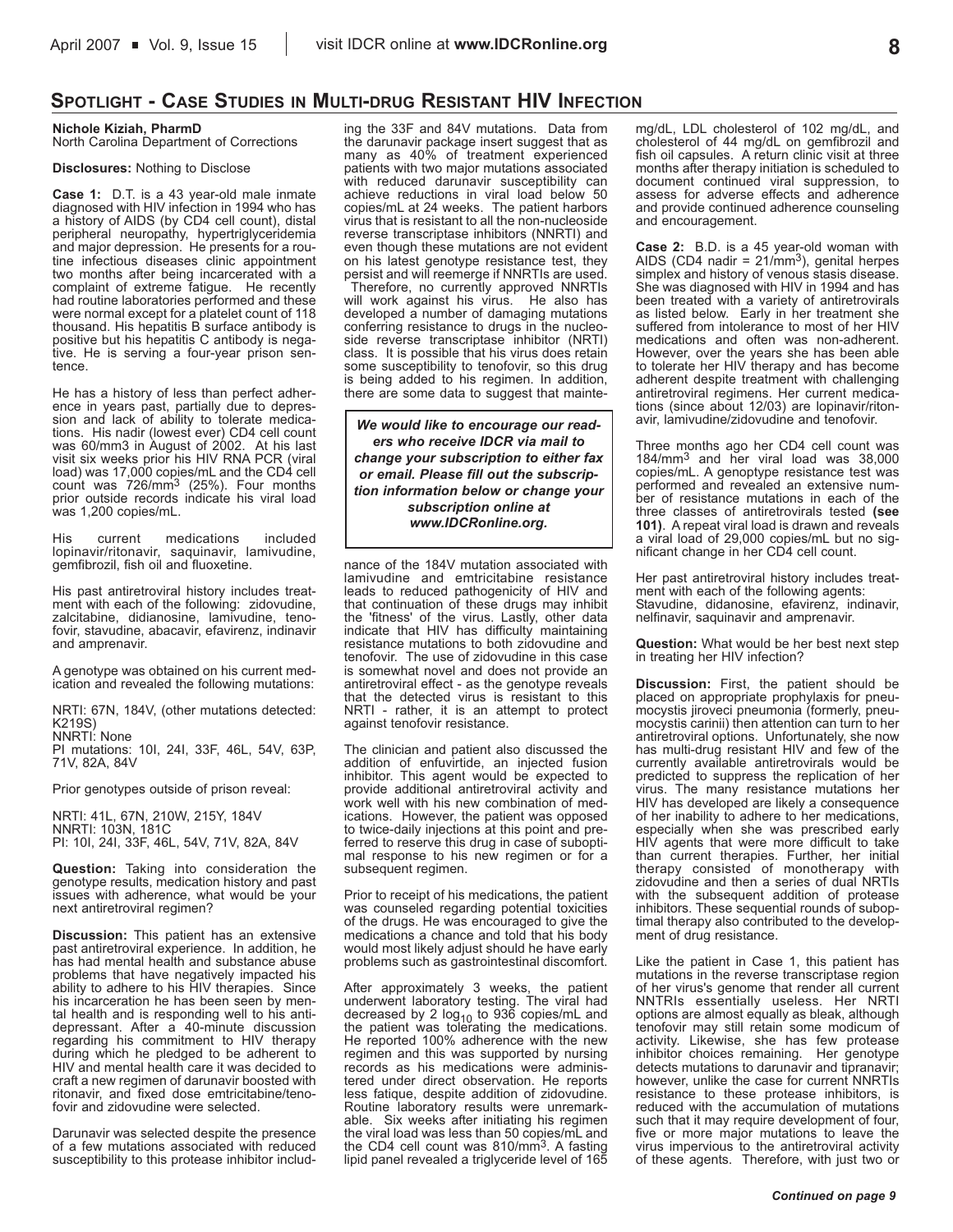three such mutations, some activity of the protease inhibitor agents can be expected. Additionally, she is naïve to enfuvirtide and she is willing to receive twice daily subcutaneous injections, if necessary.

While we have the option of enfuvirtide we do not have a critical mass of agents to add to this drug to provide a regimen that could be expected to reduce her viral load to unde-<br>tectable levels and keep it there. Either tectable levels and keep it there. darunavir or tipranavir can be useful but the resistance present may truncate their antiretroviral effect. The addition of at least one other new agent anticipated to be active against this virus would increase confidence in her 'salvage' regimen.

Based on the data presented at CROI 2007, we could expect the integrase inhibitor raltegravir, to be effective against this patient's virus (see main article). Participants in the Benchmrk studies were, like our patient, resistant to or experienced with drugs in all three original classes of antiretrovirals. In these studies those patients who received raltegravir and either darunavir or enfuvirtide (and were naïve to these two agents) had the best outcomes. Among those who took all three agents, 98% achieved viral loads less than 50 copies/mL at 16 weeks.

TMC-125 would be another agent that may provide some antiretroviral activity. The activity of TMC-125 is diminished as NNRTI mutations accumulate, therefore, if she harbors additional mutations - acquired during her treatment with efavirenz but not sufficiently present now to be detected - this drug may be less useful.

Therefore, it is decided to maintain her current therapy with the plan to start raltegravir, darunavir/ritonavir, enfuvirtide and tenofovir/emtricitabine once the integrase inhibitor becomes available, anticipated to be within the next six months. The risks of maintaining the current regimen including the cultivation of additional resistance mutations versus discontinuing her regimen and experiencing an even greater rise in viremia and attendant reduction in CD4 cell count are explained to the patient. She voices understanding of the considerations and opts to continue on her present therapy until the raltegravir becomes available and the new combination can be started.



# **HIV RESISTANCE TESTING 101: GENOTYPE**

|              |                                 | Summary of mutations<br>actually detected in<br>each drug class |                                                                                | List of mutations actually detected<br>that can affect response to specific<br>HIV medication |                                                                            |  |  |  |
|--------------|---------------------------------|-----------------------------------------------------------------|--------------------------------------------------------------------------------|-----------------------------------------------------------------------------------------------|----------------------------------------------------------------------------|--|--|--|
|              | Trade Nam                       | <b>Generic Name</b>                                             | Interpretation                                                                 | <b>Associated Mu'ations</b>                                                                   | <b>Comments</b>                                                            |  |  |  |
| <b>NNRTI</b> | - Mutation Summary (103N, 108T) |                                                                 |                                                                                |                                                                                               |                                                                            |  |  |  |
| R            | Rescriptor®                     | Delavirdine                                                     | <b>Resistant</b>                                                               | 103N                                                                                          |                                                                            |  |  |  |
|              | Sustiva®                        | Etavirenz                                                       | <b>Resistant</b>                                                               | 103N, 1081                                                                                    |                                                                            |  |  |  |
|              | Viramune®                       | Nevirapine                                                      | <b>Resistant</b>                                                               | IO3N: 108I                                                                                    |                                                                            |  |  |  |
| <b>NRTI</b>  |                                 |                                                                 | - Mutation Summary (41L, 67N, 69N, 70R, 741, 184V, 215F, 219Q)                 |                                                                                               |                                                                            |  |  |  |
|              | Epivir®                         | Lamivudine                                                      | <b>Resistant</b>                                                               | 184V                                                                                          |                                                                            |  |  |  |
|              | Retrovir®                       | Zidovudine                                                      | Resistan                                                                       | 184V, 215F, 219Q, 41L, 67N, 69N, 70R                                                          | Autations at 184 can suppress the effects of ZDV.<br>associated mutations. |  |  |  |
|              | Videx®                          | Didanosine                                                      | <b>Resistant</b>                                                               | 184V, 215F, 219Q, 41L, 67N, 69N, 70R, 741                                                     |                                                                            |  |  |  |
|              | Zerit®                          | Stavudine                                                       | <b>Resistant</b>                                                               | 184V, 215F, 219Q, 41L, 67N, 69N, 70R                                                          | Mutations at 184 can suppress the effects of ZDV<br>associated mutations.  |  |  |  |
| R            | Ziagen®                         | Abacavir                                                        | <b>Resistant</b>                                                               | 184V, 215F, 219Q, 41L, 67N, 70R                                                               |                                                                            |  |  |  |
| <b>RP</b>    | Viread®                         | Tenolovir                                                       | Resistance Possible                                                            | 184V, 215F, 219Q, 41L, 67N, 69N, 70R                                                          | Mutations at 184 can suppress the effects of ZDV<br>associated mutations.  |  |  |  |
| $\mathbf{R}$ | Emtriva®                        | Emtricitabine                                                   | <b>Resistant</b>                                                               | 184V                                                                                          |                                                                            |  |  |  |
| PI           |                                 |                                                                 | - Mutation Summary (101.33F. 461. 63P. 711. 71T. 71V. 735. 771. 84V. 90M. 93L) |                                                                                               |                                                                            |  |  |  |
|              | Ssviva3                         | Fosamprenavir                                                   | <b>Resistant</b>                                                               | 10I, 46I, 73S, (84V), 90M.                                                                    |                                                                            |  |  |  |
|              | Crixivan®                       | Indinavir                                                       | <b>Resistant</b>                                                               | 101, [461] 71T, 71V, 735, 771, [84V], 90M                                                     |                                                                            |  |  |  |
|              | Invirase®/Fortovase®            | Saquinavir                                                      | <b>Resistant</b>                                                               | IOI, 461, 71T, 71V, 735, 771, 84V, [90M]                                                      |                                                                            |  |  |  |
|              | Norvir®                         | Ritonavir                                                       | <b>Resistant</b>                                                               | 101 33F, 46I, 71T, 71V, 77I, [B4V], 90M                                                       |                                                                            |  |  |  |
|              | Viracept®                       | Nelfinavir.                                                     | <b>Resistant</b>                                                               | 101.461.71V.771.84V.[90M]                                                                     |                                                                            |  |  |  |
| RP.          | Kaletra®                        | Lopinavin'r                                                     | Resistance Possible                                                            | 33F, 46T, 63P, 71T, 71V, 73S, 84V, 90M                                                        |                                                                            |  |  |  |
|              | Revataz®                        | Atazanavir.                                                     | <b>Resistant</b>                                                               | 33F, 46I, 7II, 7IT, 7IV, 735, [84V], 90M.<br>ЮI                                               |                                                                            |  |  |  |
| <b>RP</b>    | Aptivus®                        | Tipranavir                                                      | Resistance Possible                                                            | F1 461, [84V], 90M<br>IOT. [3                                                                 |                                                                            |  |  |  |
| RP           | Prezista®                       | Darunavir                                                       | Resistance Possible                                                            | 33F, 73S<br><b>BAV</b>                                                                        |                                                                            |  |  |  |

Predicted response to therapy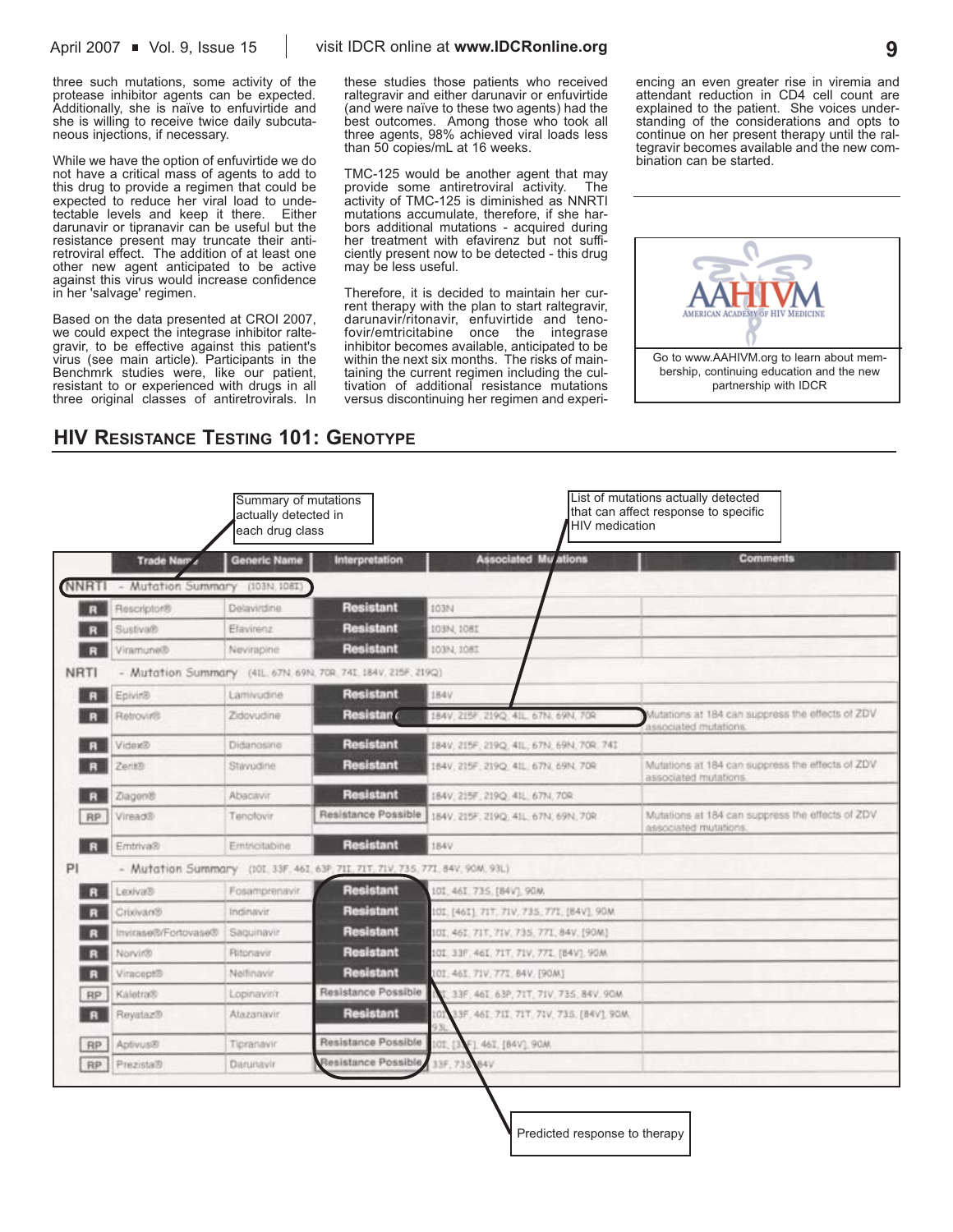# **SAVE THE DATES**

**Updates in Correctional Health Care** Orlando, FL May 5-8, 2007 Visit:www.ncchc.org/education /index.html

**The 34th Annual International Conference on Global Health** May 29 - June 1, 2007 Washington, D.C. Visit:www.globalhealth.org/2007\_conference/

**The American Conference for the**

**Treatment of HIV (ACTHIV)** May 31 - June 3, 2007 Dallas, TX Visit:www.acthiv.org

#### **Medication Assisted Therapy (MAT): Interventions for Drug Users in Correctional Settings**

American Correctional Health Services Association (ACHSA) 2007 Multidisciplinary Professional Development Conference June 4, 2007 Reno, NV Visit:http://www.achsa.org/displaycommon.cfm?an=1&subarticlenbr=49

### **Dual Focus on Correctional Health: Legal and Ethical Considerations and Emerging Issues**

American Correctional Health Services Association (ACHSA) 2007 Multidisciplinary Professional Development Conference June 5-7, 2007 Reno, NV Visit:http://www.achsa.org/displaycommon.cfm?an=4

**Correctional Mental Health Seminar**

Las Vegas, NV July 15-16, 2007 Visit:www.ncchc.org/education/MH200 7/lasvegas.html

**IAS 2007: 4th IAS Conference on HIV Pathogenesis, Treatment and Prevention** Sydney, Australia July 22-27, 2007

Visit:www.ias2007.org/start.aspx

### **National Conference on**

**Correctional Health Care** Nashville, TN October 13-17 Visit:http://www.ncchc.org/education/n ational2007.html

# **NEWS AND LITERATURE REVIEWS**

**Antibiotic Resistance Prompts Changes in CDC's Treatment Guidelines for Gonorrhea**

In the April 13th issue of *MMWR*, the CDC released an updated recommendation of the Sexually Transmitted Diseases Treatment Guidelines, 2006, which no longer recommends treating gonorrhea with fluoroquinolones antibiotics such as Cipro, Floxin, and Levaquin. Instead of fluoroquinolones, the CDC recommends the cephalosporin class of antibiotics. The CDC has recommended fluoroquinolones as a gonorrhea treatment option since 1993. At first the class of drugs was extremely effective, but fluoroquinolone-resistant gonorrhea has increased in recent years -- first in Hawaii, then California, and then nationwide among men who have sex with men. As a result, the CDC recommended in 2000 and 2002 that fluoroquinolones not be used to treat gonorrhea infections acquired only in Hawaii and California. In 2004, they recommended that fluoroquinolones no longer be used to treat gonorrhea in men who have sex with men across the U.S. The CDC now recommends the use of cephalosporins for treatment of all gonorrhea cases. The CDC based its recommendations on preliminary 2006 data showing that fluoroquinoloneresistant gonorrhea is present nationwide and is continuing to rise among heterosexual men and among men who have sex with men. For more information on the updated treatment recommendations including drug regimens visit: *http://www.cdc.gov/STD/treatment/2006/updatedregimens.htm*

*CDC. Update to CDC's Sexually Transmitted Diseases Treatment Guidelines, 2006: Fluoroquinolones No Longer Recommended for Treatment of Gonococcal Infections. Morb Mortal Wkly Rep. 2007;56(14):332-36. Available at: http://www.cdc.gov/mmwr/preview/mmwrhtml/mm5 614a3.htm?s\_cid=mm5614a3\_e*

#### **Limited Spending: An Analysis of Correctional Expenditures on Antiretrovirals for HIV-Infected Prisoners**

A substantial proportion of persons with HIV infection are incarcerated. As such, jails and prisons are important venues for the provision of HIV therapy. In an effort to determine whether HIV therapy is being adequately provided to inmates, researchers from Brown Medical School performed an analysis comparing national correctional system antiretroviral expenditures to the projected cost of such treatment based on the number of inmates who are HIVinfected. Utilizing known HIV prevalence estimates from the U.S. Bureau of Justice Statistics (BJS), average HIV treatment costs, and national data on pharmaceutical sales to correctional institutions, the authors were able present real correctional expenditures as a percentage of estimated total expenditures to determine the unmet need within the incarcerated population.

The results, published in *Public Health Reports*, indicate that there is a substantial unmet need for antiretrovirals in correctional health care, as total antiretroviral sales represented only 29% of the funds estimated to be required to treat all inmates eligible for such treatment. By end of 2003, there were just over 23,600 state and federal prisoners with known HIV infection - 1.9% of the incarcerated population. Based on Centers for Disease Control and Prevention (CDC) data on antiretroviral therapy usage among HIV-infected patients, 86% of inmates should be receiving such therapy. Multiplying the number of inmates expected to be on antiretrovirals with the estimated cost of HIV therapy, the authors arrived at a total anticipated correctional antiretroviral expenditure of over \$454 million. However, prisons only spent \$52.5 million on antiretroviral medications.

In assessing the many limitations of the study, the investigators note their reliance on BJS HIV prevalence data, which is drawn from only 19 prisons that routinely test for inmates for HIV entry upon entry into the facility and reports only those inmates with known HIV infection. Additionally, differing protocols regarding initiation of HIV therapy and the use drugs other than antiretrovirals may have contributed to inaccuracy in the estimate of HIV-positive individuals eligible for HIV therapy. Despite the many barriers to care, the authors underscore the need for treatment of HIV-infected prisoners, emphasizing the reduced costs associated with HIV-related complications and linkage to HIV care in the community.

*Limited Spending: An Analysis of Correctional Expenditures on Antiretrovirals for HIV-Infected Prisoners. Zaller, N. et al. Public Health Reports. 2007 Jan-Feb; 122(1):49-54.*

#### **Substance Use and Sexual Behavior During Incarceration Among 18- to 29-Year-Old Men: Prevalence and Correlates**

In this study, a supplement to a larger multi-site intervention trial, investigators conducted an audiocomputer assisted self-interviewing (ACASI) survey of 197 men with a history of incarceration, ages 18- 29 years, in order to assess substance abuse and sexual behavior during incarceration. The findings support previous studies, revealing that 50% and 17% of participants, respectively, engaged in substance use or had consensual sex while incarcerated. These behaviors were correlated and both were associated with the following: being older, having spent more years incarcerated, being sexually abused, and involvement in gangs and violence while incarcerated.

Significantly, multiple regression analysis demonstrated that behavior practices during incarceration may reflect behavior practices in the community. This relationship is manifested in the observation that men were more likely to have had sex during incarceration if they reported having a male partner in the community. Likewise, men were more likely to use illegal substances during incarceration if they reported hard drug use prior to incarceration. Limitations of the study include a reliance on selfreported behavior from a small convenience sample of men and recall bias. Nonetheless, the authors assert that these findings emphasize the need for future longitudinal research to explore the extent to which men's experiences pre-to-post incarceration are directly linked, not only to examine the ways that pre-incarceration experience influences behavior during incarceration, but also to study the ways that incarceration experiences affect behavior in the community following release from a correctional facility. Such research, the authors suggest, might inform the development of novel or improved risk reduction interventions.

*Substance Use and Sexual Behavior During Incarceration Among 18- to 29-Year-Old Men: Prevalence and Correlates. Seal, DW et al. AIDS Behavior. 2007 March 8*

*Compiled by Ross Boyce MS1 And Elizabeth Closson*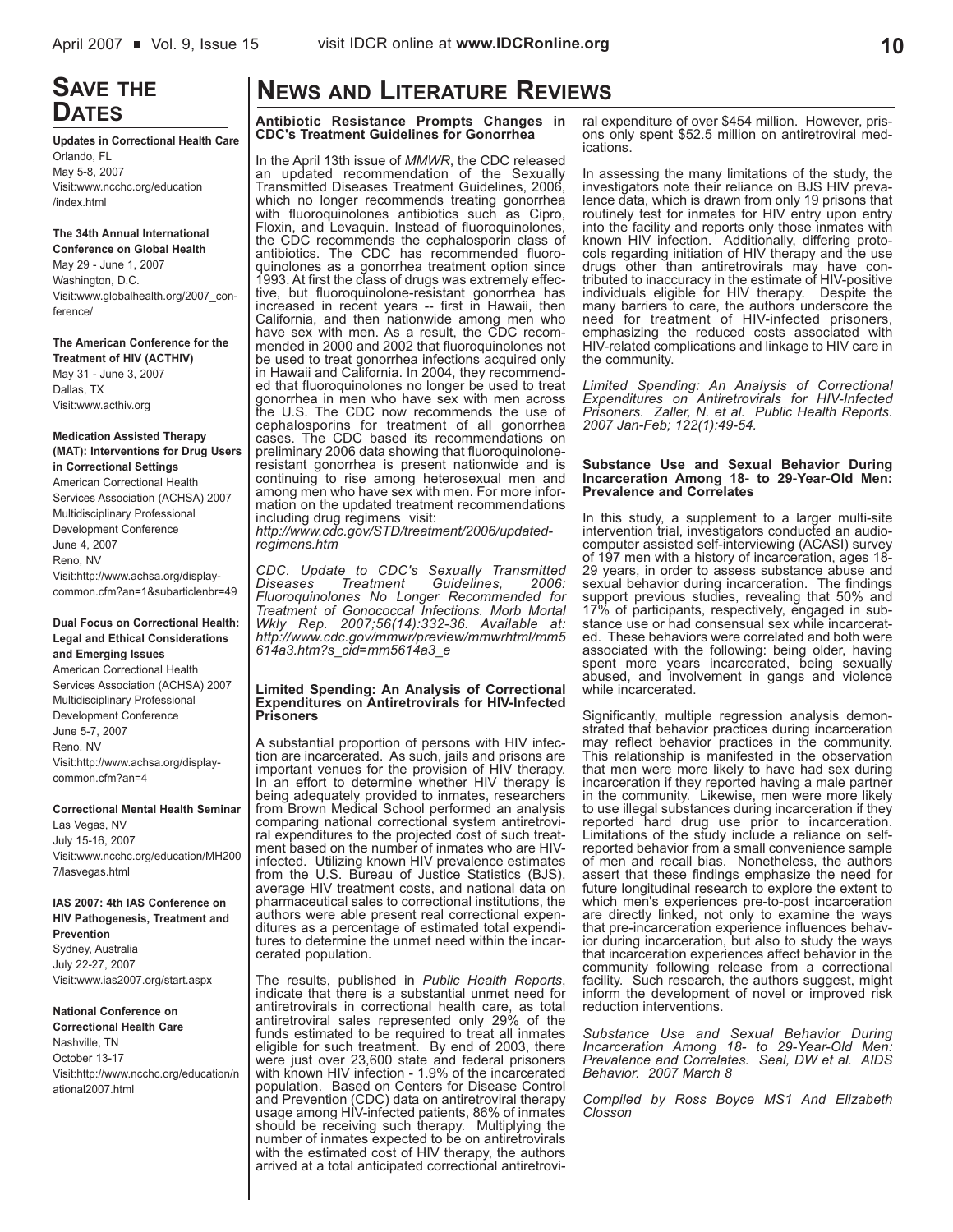# **SELF-ASSESSMENT TEST FOR CONTINUING MEDICAL EDUCATION CREDIT**

This activity has been planned and implemented in accordance with the Essential Areas and Policies of the Accreditation Council for continuing Medical Education through the joint sponsorship of Medical Education Collaborative, Inc. (MEC) and *IDCR*. MEC is accredited by the ACCME to provide continuing medical education for physicians.

Medical Education Collaborative designates this educational activity for a maximum of 1.25 AMA PRA Category 1 Credit(s)™. Physicians should only claim credit commensurate with the extent of their participation in the activity. Statements of credit will be mailed within 6 to 8 weeks following the program.

#### **Objectives:**

- The learner will become familiar with the new research and clinical trials presented at CROI pertaining to Maraviroc, Reltegravir, and current antiretrovirals.
- The learner will become familiar with the clinical trials and research of HIV/HCV infected patients presented at CROI.
- The learner will be able to analyze a genotype chart for HIV resistance testing.
- 1. True or False? The clinical use of Maraviroc (MVC) with treatmentnaïve patients appears to require pretreatment screening with a tro pism assay because the drug will not be effective in those infected with a x4 or dual tropic virus.

TRUE or FALSE?

- 2. According to the AIDS Clinical Trials Group (ACTG) study A5073, the unexpected finding of increased risk of virologic failure among those with higher viral loads assigned to once a day \_\_\_\_\_\_\_\_\_is concerning and requires further study.
	- A. Lamivudine (3TC)
	- B. Lopinavir/ritonavir
	- C. Tenofovir<br>D. Atazanav
	- Atazanavir/ritonavir
- 3. The following is commonly prescribed with ritonavir boosted atazanavir even though this nucleotide analogue reduces atazanavir levels.
- A. Tenofovir
- B. Efavirenz
- C. Raltegravir
- D. None of the above
- 4. In a study from Johns Hopkins on the eligibility of HIV/HCV coinfected and HCV mono-infected injection drug users (IDUs) for HCV therapy, HIV co-infected patients were less likely to be eligible for HCV therapy.

TRUE or FALSE?

**In order to receive credit, participants must score at least a 70% on the post test and submit it along with the credit application and evaluation form to the address/fax number indicated. Statements of credit will be mailed within 6-8 weeks following the program.**

**Instructions:**

- **•** Applications for credit will be accepted until
- April 30, 2008.
- **•** Late applications will not be accepted.
- **•** Please anticipate 6-8 weeks to recieve your certificate.



Please print clearly as illegible applications will result in a delay.

| Please check which credit you are requesting ACCME or Non Physicians       |  |  |                                                                                           |  |  |  |  |
|----------------------------------------------------------------------------|--|--|-------------------------------------------------------------------------------------------|--|--|--|--|
|                                                                            |  |  |                                                                                           |  |  |  |  |
| I certify that I participated in IDCR monograph - April 2007 Issue         |  |  | <b>Please Submit Completed Application to:</b>                                            |  |  |  |  |
| Please fill in the number of actual hours that you attended this activity. |  |  | <b>Medical Education Collaborative</b>                                                    |  |  |  |  |
|                                                                            |  |  | 651 Corporate Circle, Suite 104, Golden CO 80401<br>Phone: 303-420-3252 FAX: 303-420-3259 |  |  |  |  |
|                                                                            |  |  | For questions regarding the accreditation of this activity, please call                   |  |  |  |  |
|                                                                            |  |  | 303-420-3252                                                                              |  |  |  |  |